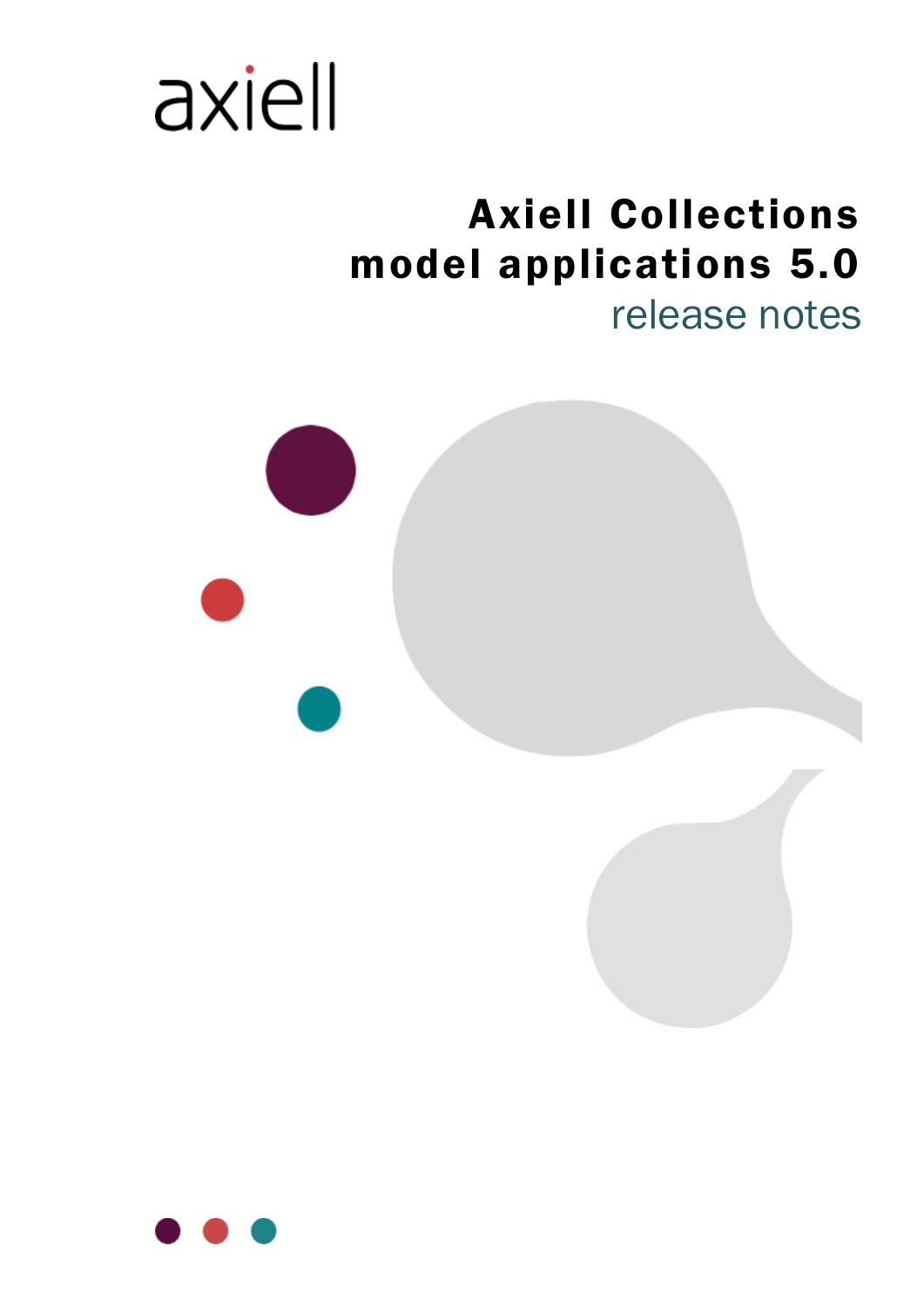# Axiell ALM Netherlands BV

Copyright © 2020 Axiell ALM Netherlands BV® All rights reserved. Adlib® is a product of Axiell ALM Netherlands BV®

The information in this document is subject to change without notice and should not be construed as a commitment by Axiell ALM Netherlands BV. Axiell assumes no responsibility for any errors that may appear in this document. The software described in this document is furnished under a licence and may be used or copied only in accordance with the terms of such a licence. While making every effort to ensure the accuracy of this document, products are continually being improved.

As a result of continuous improvements, later versions of the products may vary from those described here. Under no circumstances may this document be regarded as a part of any contractual obligation to supply software, or as a definitive product description.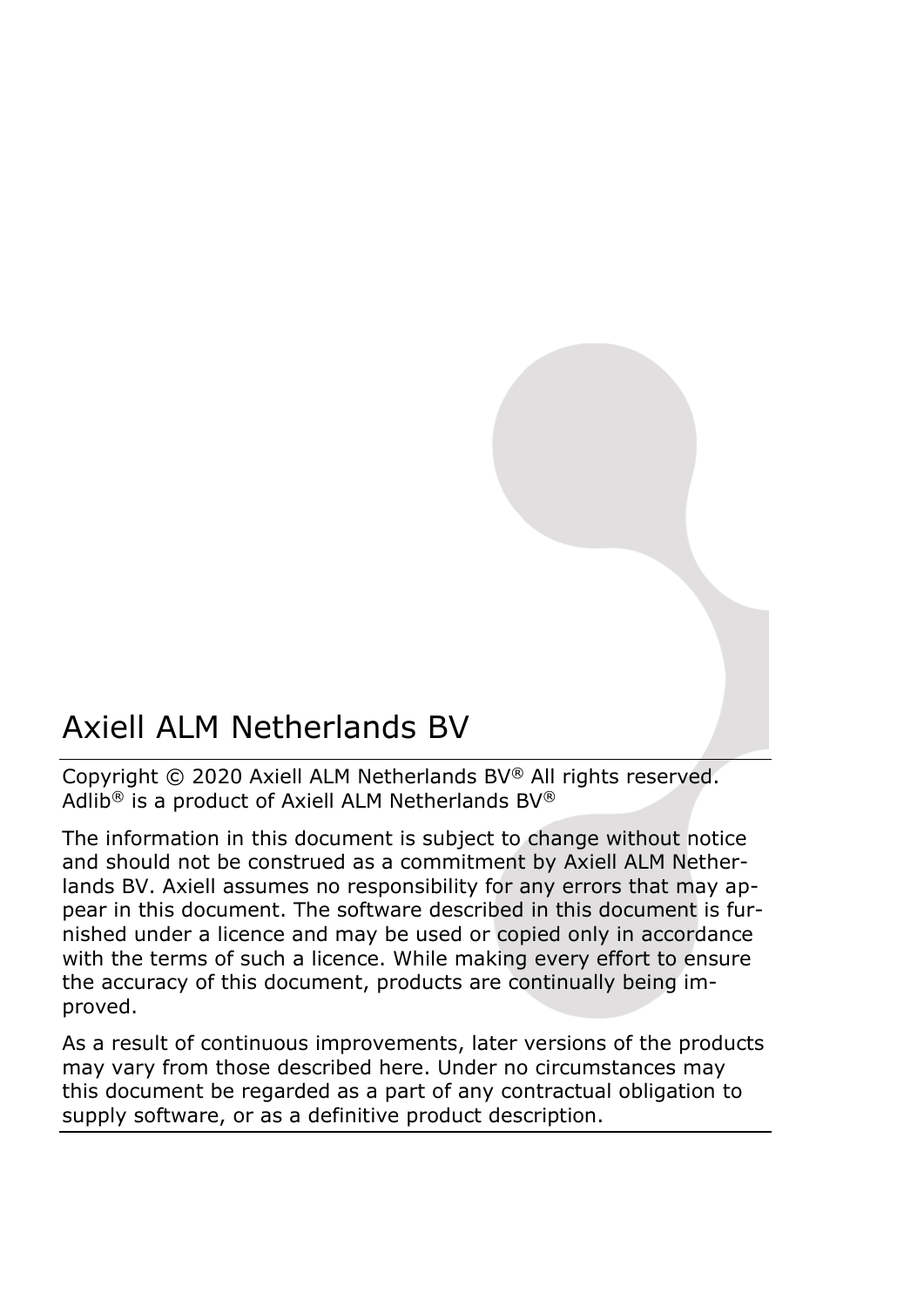## **CONTENTS**

| 1 A brief list of all changes                 |    |
|-----------------------------------------------|----|
| 2 Selected topics                             | 15 |
| 2.1 GIS functionality and fields added        | 15 |
| 2.2 Maps records and fields                   | 16 |
| 2.3 Linked Open Data and Persistent ID's      | 21 |
| New data type: URI                            | 22 |
| New PID fields in Axiell Collections          | 23 |
| Management of PIDs via Handle/SurfSARA        | 25 |
| Workflow                                      | 26 |
| <b>Notes</b>                                  | 27 |
| 2.4 The "group" term status (neutral value 6) | 28 |
| 2.5 A location Gap report                     | 30 |
|                                               |    |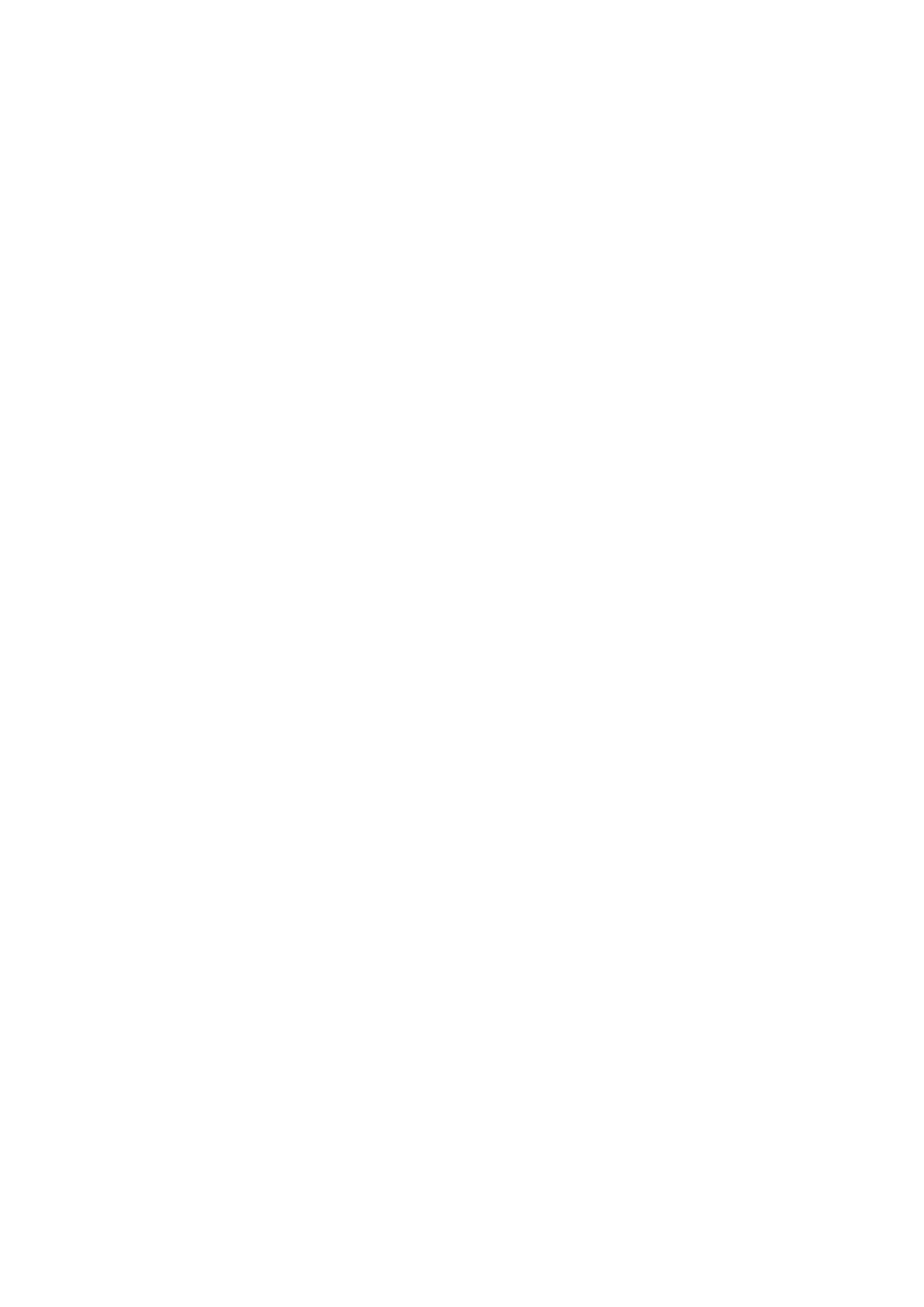# **1 A brief list of all changes**

Version 5.0 of the Axiell Collections model applications (previously known as the Adlib model applications) is the first to have been developed for Axiell Collections only (making the previous version, 4.5.2, the last version to be fully Axiell Collections-ready as well as completely Adlib for Windows compatible).

We recommend always using the latest Axiell Collections core software release available (at least 1.7.1), regardless of the Collections model application version you have.

Besides many small improvements, model applications 5.0 contain quite a few major changes too:

- To start with, these applications have been made [Spectrum 5.0](https://collectionstrust.org.uk/spectrum/spectrum-5/) compliant. To this end, new fields, screens and some database tables and data sources have been added because of changes in the following Spectrum procedures: *Collections review*, *Use of collections, Insurance and indemnity*, *Collections care and conservation*, *Deaccessioning and disposal*, *Loans out*, *Location and movement control*, *Object entry*, *Object exit*, *Valuation* and *Reproduction*.
- Library records now reside in the same database table as museum objects and archival items, allowing for an encompassing *Cata***loque** data source in which you can search for (and edit) all these materials simultaneously. The *Catalogue* has six sub data sources: *Moving image catalogue, Object catalogue*, *Archives catalogue*, *Library catalogue, Accessions (bulk)* and *Non-collection items and accessories*.

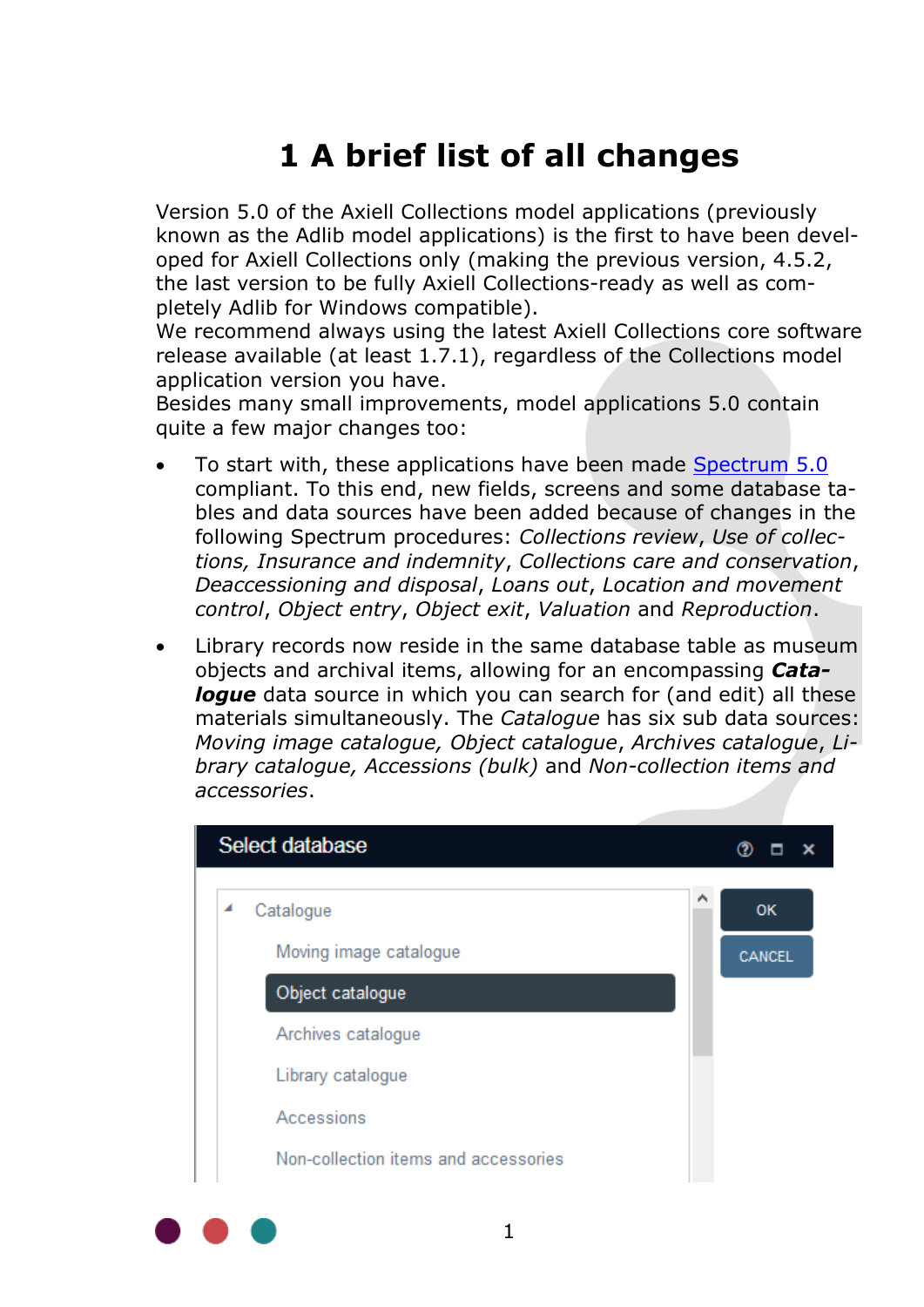• A *Moving image catalogue* data source, implementing the [FIAF](https://www.fiafnet.org/pages/E-Resources/Cataloguing-Manual.html)  [cataloguing rules for film archives,](https://www.fiafnet.org/pages/E-Resources/Cataloguing-Manual.html) has been added to register film materials. These records will be stored in the newly combined museum/archive/library table as well.

For this data source, five so-called [record](http://documentation.axiell.com/ALM/EN/ds_dbdatabasespropertiesadvanced.html#recordtype) types have been implemented to build any allowable internal hierarchy: WORK (e.g. a story or script for example), MANIFESTATION (e.g. a movie or a theatre play), ITEM (e.g. a film reel, dvd box set), ITEM\_PART (e.g. an individual dvd from a box set) and VARIANT (an expression, maybe a black and white version of the movie). So-called [re](http://documentation.axiell.com/ALM/EN/ds_dbinternallinksproperties.html#businessrules)[lationship dependency rules](http://documentation.axiell.com/ALM/EN/ds_dbinternallinksproperties.html#businessrules) have been set up to define the allowable hierachies:

**WORK** 

- WORK
- **MANIFESTATION**
- - ITEM
- ITEM
- - ITEM\_PART
- VARIANT
- MANIFFSTATION
- **ITEM**

In effect, this model hierarchy defines which direct parent and which direct children any record of the listed type is allowed to have. So a WORK record in our example can parent other WORK records, MANIFESTATION records, ITEM records and VARIANT records, but not ITEM\_PART records, while it can be a child of another WORK record (e.g. if a WORK is part of a series of WORKs). A MANIFESTATION record can only be parented by a VARIANT or WORK record and can only have ITEM children if it is parented by a WORK. And so on. Note that the model in itself only demands that *if* you create a relation between two record types, it must comply to this model: it doesn't require you to actually create relations at all.

The record type of an individual record also determines which screens and thus which fields you get to edit.

The first thing you now have to do when creating a new record is to set the record type for this record.

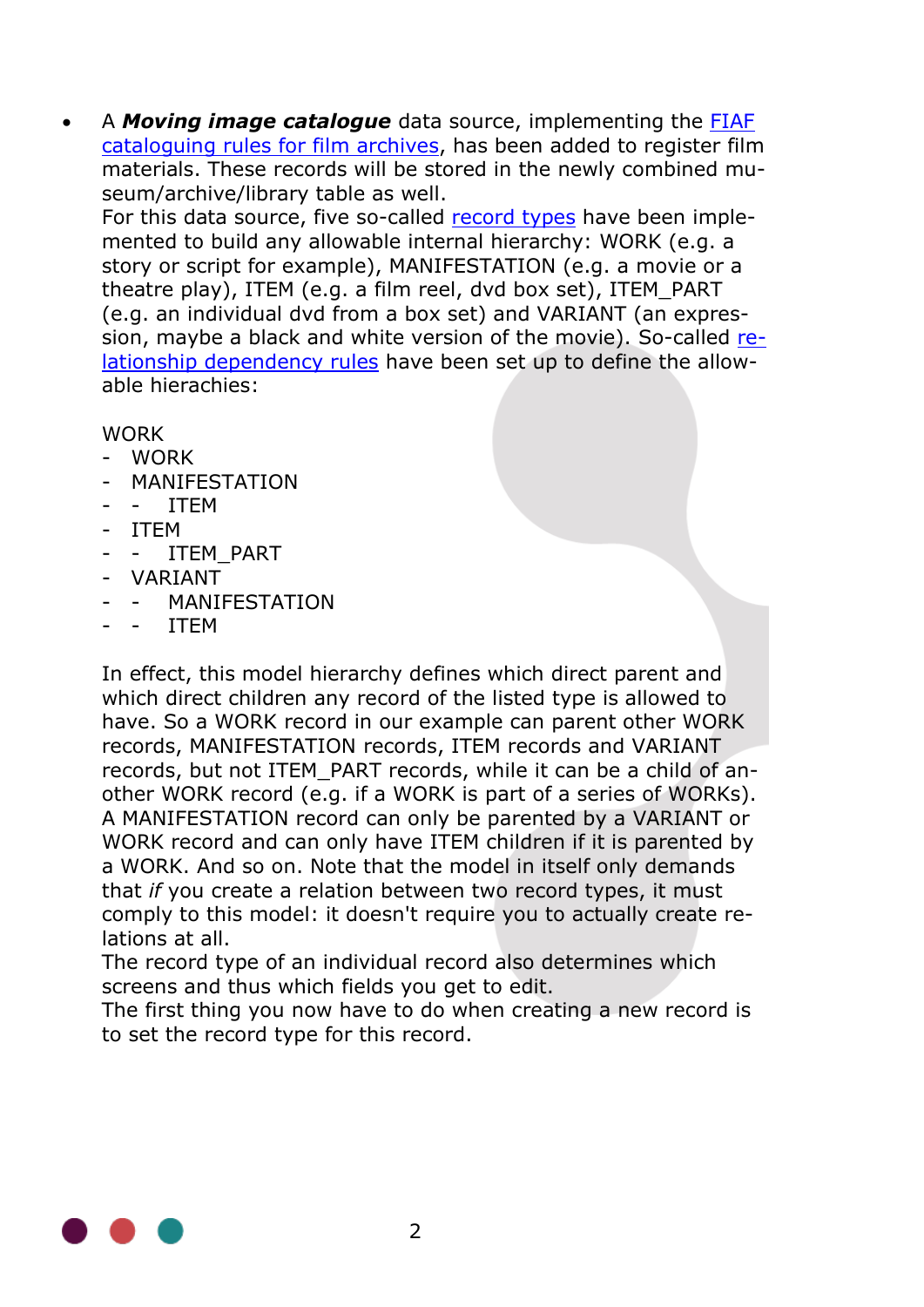| New Catalogue record   |                      |   |
|------------------------|----------------------|---|
| -Select a record type- |                      |   |
| Record type            |                      |   |
|                        |                      | ۸ |
|                        | <b>Work</b>          |   |
|                        | <b>Variant</b>       |   |
|                        | <b>Manifestation</b> |   |
|                        | <b>Item</b>          |   |
|                        | Item part            |   |

• The *Object catalogue* distinction between internal and external objects is no longer made through datasets underneath a catalogue, but by the *Management status* drop-down list. By default, for new records it is set to internal (to represent an internal object) but you can set it to any other available status. The *semicurrent record* status should be used for archival records management purposes, records which are in the archive's care but are not ready to be fully archived yet: they are "semi-current" in the sense that they might still be in use by the provider of the records. These records may also be excluded from the archive's own collection and be transferred or destroyed after a retention period.

| <b>Identification</b>  |                     |   |  |
|------------------------|---------------------|---|--|
| -Identification-       |                     |   |  |
| Management st internal |                     |   |  |
| Institution name       |                     | ۸ |  |
| Institution code       | to be acquired      |   |  |
|                        | internal            |   |  |
| Administration n       | in Ioan             |   |  |
| Collection             | disposed            |   |  |
| <b>Barcode</b>         | destroyed           |   |  |
|                        | semi-current record |   |  |
| Object number          |                     |   |  |

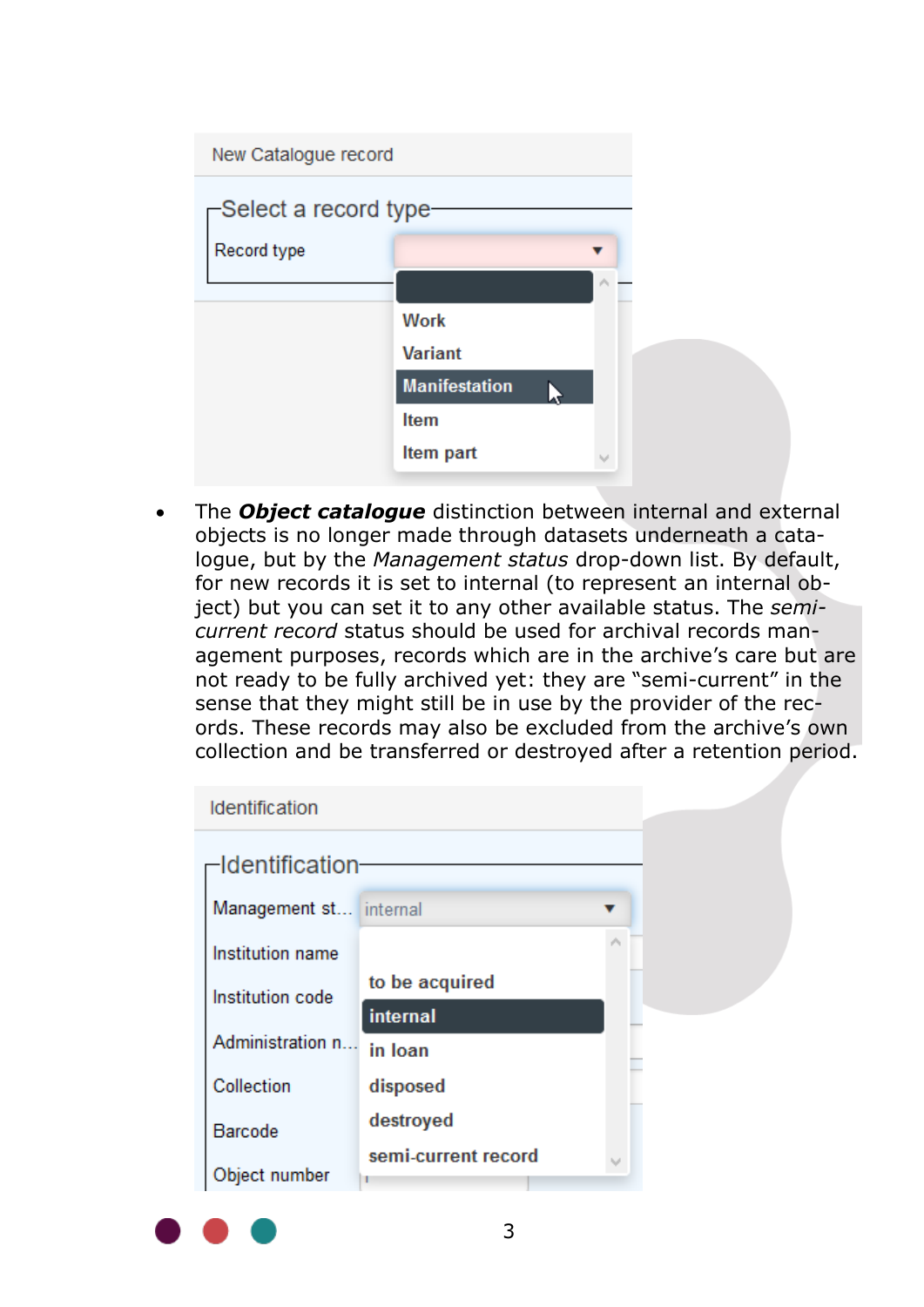• In the *Archives catalogue*, the *Level* screen field now refers to the record type field, offering the following levels: *fonds*, *subfonds*, *series*, *sub-series*, *file*, and *item*.



Destroyed records of any level can be assigned a *destroyed* status in the new *Management status* field (next to the *Level* field) which offers six statusses in total.

| Management status | destroyed           |  |
|-------------------|---------------------|--|
|                   |                     |  |
|                   | to be acquired      |  |
|                   | internal            |  |
|                   | in Ioan             |  |
|                   | disposed            |  |
|                   | destroyed           |  |
|                   | semi-current record |  |
|                   |                     |  |

To the *Archives catalogue*, also a *Change retention reference* task was added. This task applies a selected retention schedule to all marked records at once and moves any old retention schedule reference to the retention schedule history.

• The *Library catalogue* distinction between books, audio-visual materials, games, articles, serials, loose-leafs, cartography materials and resources is no longer made through datasets underneath a catalogue but by a new, mandatory *Document type* field.

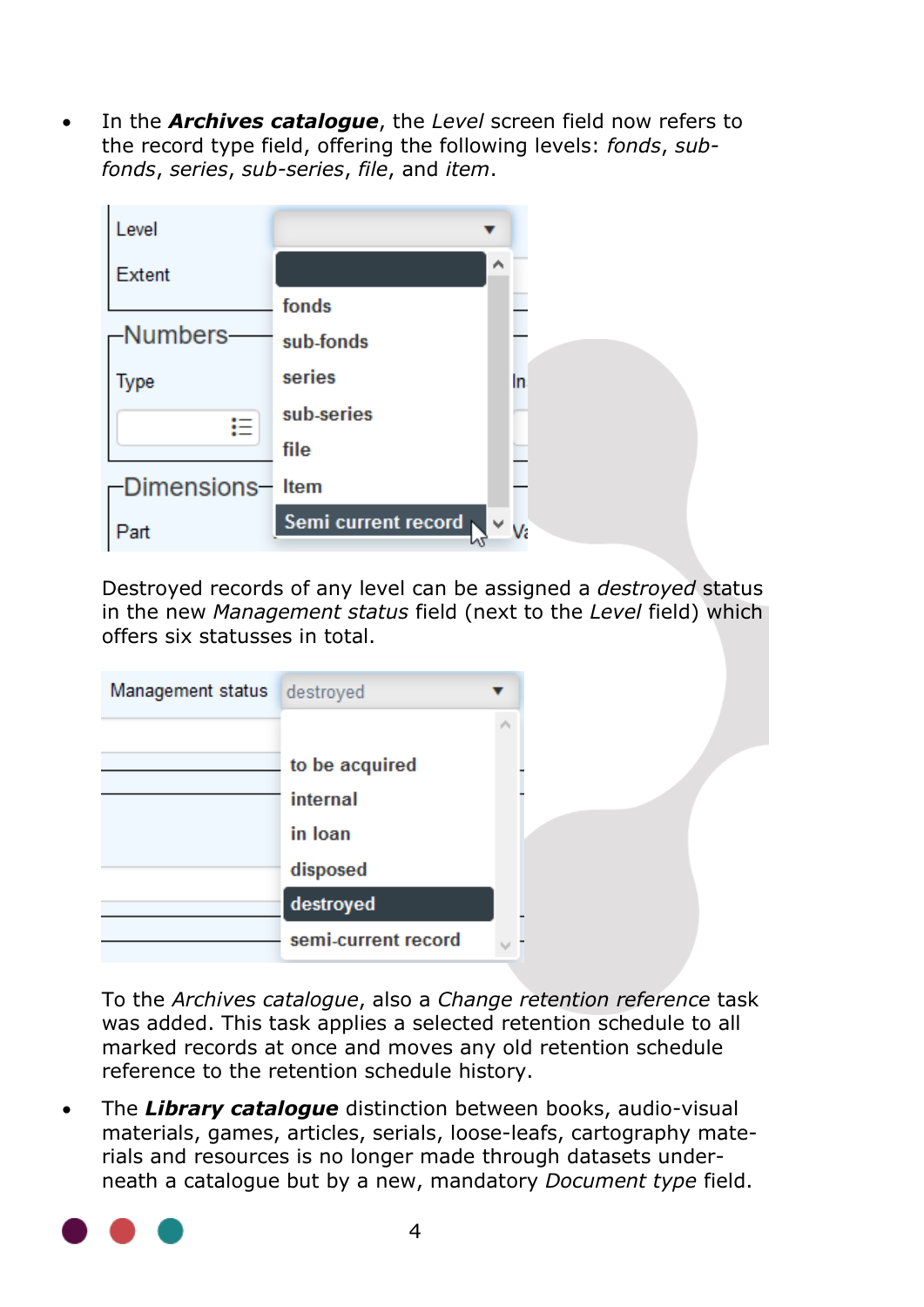The available screens for a record will depend on the value selected in this field and on the *Record type* being a *Work* (see next paragraph about copies for more info about this new field).

| New Catalogue record                 |                       |   |  |  |  |
|--------------------------------------|-----------------------|---|--|--|--|
| -Select a document type <del>.</del> |                       |   |  |  |  |
| Document type                        |                       |   |  |  |  |
| -Select a record t                   | <b>Book</b><br>hz     |   |  |  |  |
| Record type                          | <b>Serial</b>         |   |  |  |  |
|                                      | <b>Article</b>        |   |  |  |  |
|                                      | Audio-visual material |   |  |  |  |
|                                      | Game                  |   |  |  |  |
|                                      | Loose-leaf            |   |  |  |  |
|                                      | Cartography           | v |  |  |  |

• **Copies** of library materials are no longer registered in their own database table, they are now registered in the combined museum/archive/library table as well, with a hierarchical relation to the associated title record. When creating a new *Library catalogue* record, you'll not only have to specify a *Document type* (as indicated above), but also a *Record type*: *Work* or *Item*, where a normal title record is considered a *Work* and a copy an *Item*.

| New Catalogue record                 |                             |  |
|--------------------------------------|-----------------------------|--|
| –Select a document type <del>.</del> |                             |  |
| Document type                        |                             |  |
| –Select a record type-               |                             |  |
| Record type                          |                             |  |
|                                      | $\mathcal{L}_{\mathcal{N}}$ |  |
|                                      | <b>Work</b>                 |  |
|                                      | <b>Item</b>                 |  |

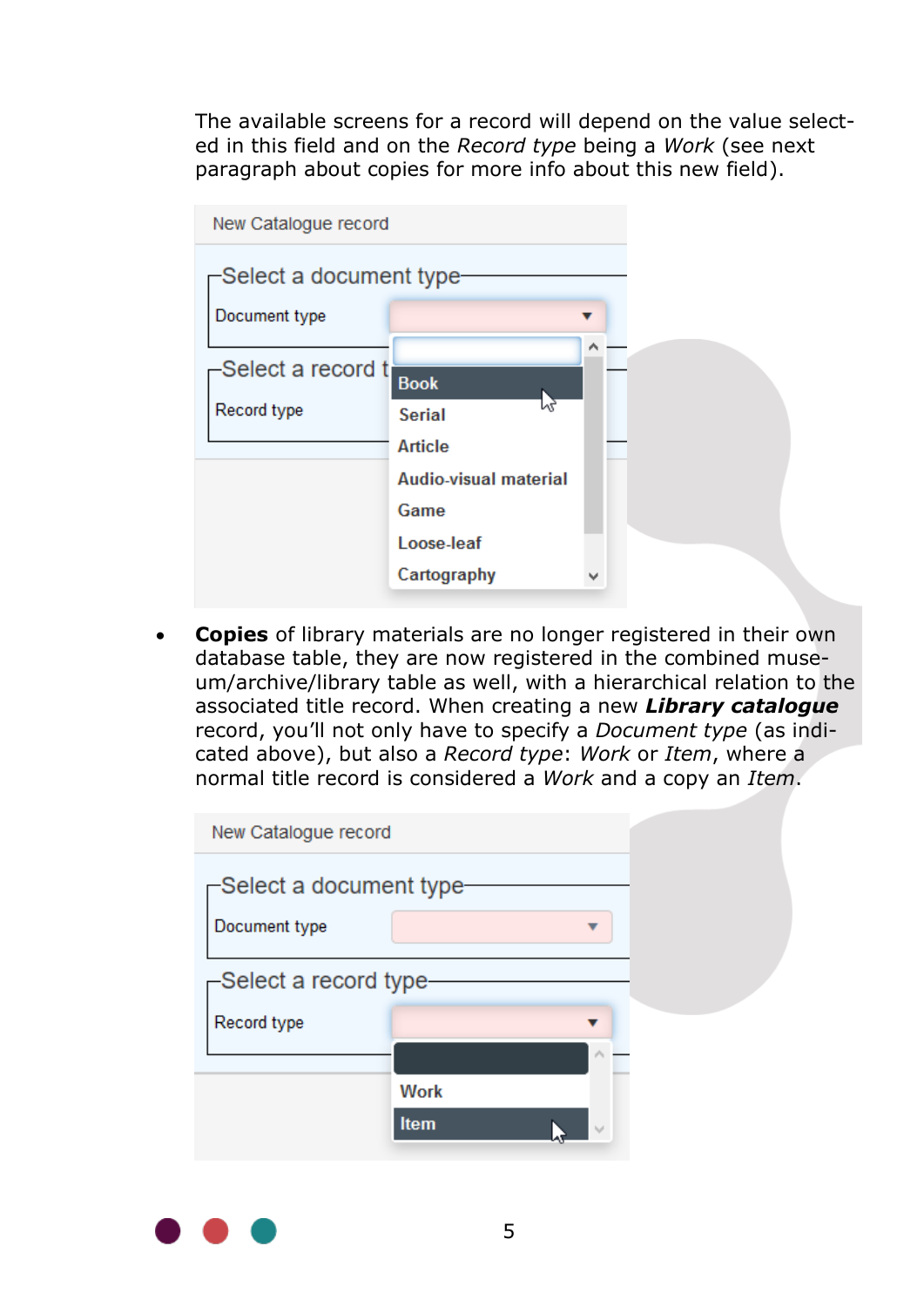The available screens and fields for the new record will depend on this choice. A copy record can and should be linked to an associated title via the *Catalogue number* field (tag bt) on the *Copy details* screen. The link can of course also be made from within the title record, in the *Consists of* field (tag nt) on the *Hierarchical cataloguing* screen.

- The *Archives (accessions)* data source has been renamed to *Accessions*. This data source is meant to register bulk accessions, to be processed in the *Archives catalogue* at a later time.
- A new data source is *Non-collection items and accessories*. Any object that is not suited for one of the other catalogue data sources, but still needs to be registered, can be registered in here. These items can be linked to other catalogue objects or items. Think of objects that often go together with actual catalogue objects, for display purposes for example, but are clearly not catalogue objects themselves, like a pedestal, a showcase or a dress display for a particular object.
- An *Events* data source and matching database table have been added, for the purpose of registering events related to records in the *Moving image catalogue*, like the receiving of awards, publications, decisions, censoring etc.
- In *people.inf* (the *Persons and institutions* data source), the CURATOR domain has been replaced by STAFF and the following new domains were added: ADMINISTRATION (*administration name*) (link domain for collect.inf (tag AG), AGENCY (link domain for event.inf (tag Ir), APPLICANT (link domain for event.inf (tag Ia), AWARDNOMINEE (*award nominee*) (link domain for collect.inf (tag AP) and event.inf (tag Ap), CAST (link domain for collect.inf (tag cy), CREDITS (link domain for collect.inf (tag c1), CREDITS\_INST (*credits (organisations)*) (link domain for collect.inf (tag B8), EVENTAGENT (*event agent*) (link domain for event.inf (tag eo).

Relation fields were added for broader, narrower, related and pseudonym names, plus an equivalent\_name.category field. A checkbox called *Create the authorized name from the name elements* has been added on the *Identification* tab, to allow you to immediately put the complete name together from the details entered in the field below it. (Previously this procedure was executed automatically, just before storage of the record.)

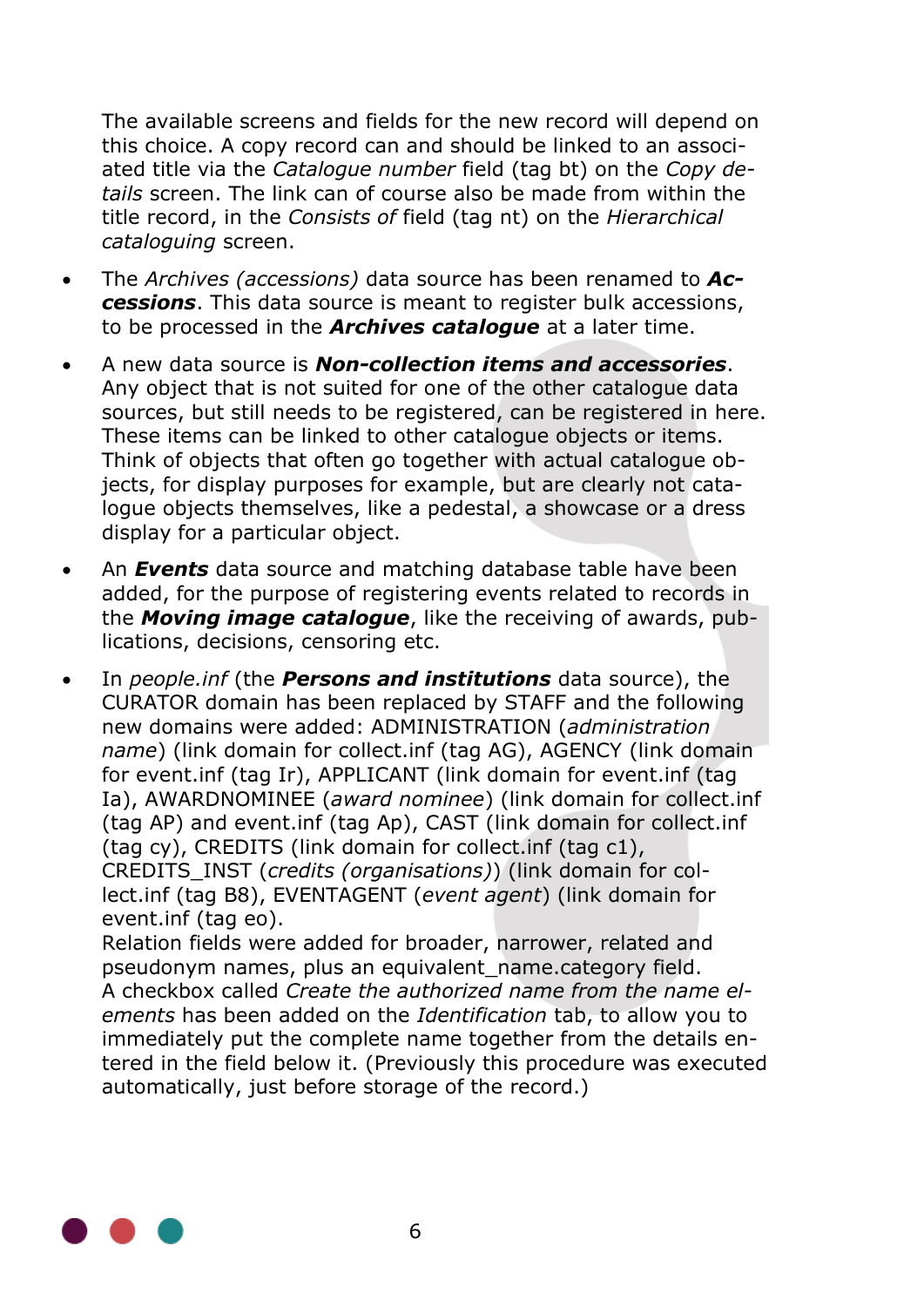| Identification            |                                                   |                  |          | ▲ |
|---------------------------|---------------------------------------------------|------------------|----------|---|
| -Authorised form of name- |                                                   |                  |          |   |
| Name                      | Lange, Erik                                       |                  |          |   |
| Name type                 | illustrator<br>▼                                  |                  |          |   |
| Reference number          |                                                   |                  |          |   |
| Name note                 |                                                   |                  |          |   |
| -Other forms of name-     |                                                   |                  |          |   |
| Use                       |                                                   |                  |          | ₽ |
| <b>Used</b> for           |                                                   |                  |          | ₽ |
| Pseudonym for             |                                                   |                  |          | ₽ |
| Pseudonym                 |                                                   |                  |          | 挂 |
| Equivalent                |                                                   | 拦                | Category | ⊨ |
| -Person's name elements-  |                                                   |                  |          |   |
|                           | Create the authorized name from the name elements |                  |          |   |
| <b>Title</b>              | create_name_from_elements (cn)                    | Gender           |          | ⋿ |
| Surname                   | Lange                                             | Forename(s)      | Erik     |   |
| Prefix(es) to sur         |                                                   | Addition(s) to n |          |   |
| <b>Initials</b>           |                                                   |                  |          |   |
| Salutation                |                                                   |                  |          |   |
|                           |                                                   |                  |          |   |

Further, the *Gender* field has been changed from an enumerative field with the limited choice between FEMALE, MALE and UNKNOWN to a linked field, allowing customers to register any value they need.

Privacy related fields have been added on the new *GDPR* screen tab.

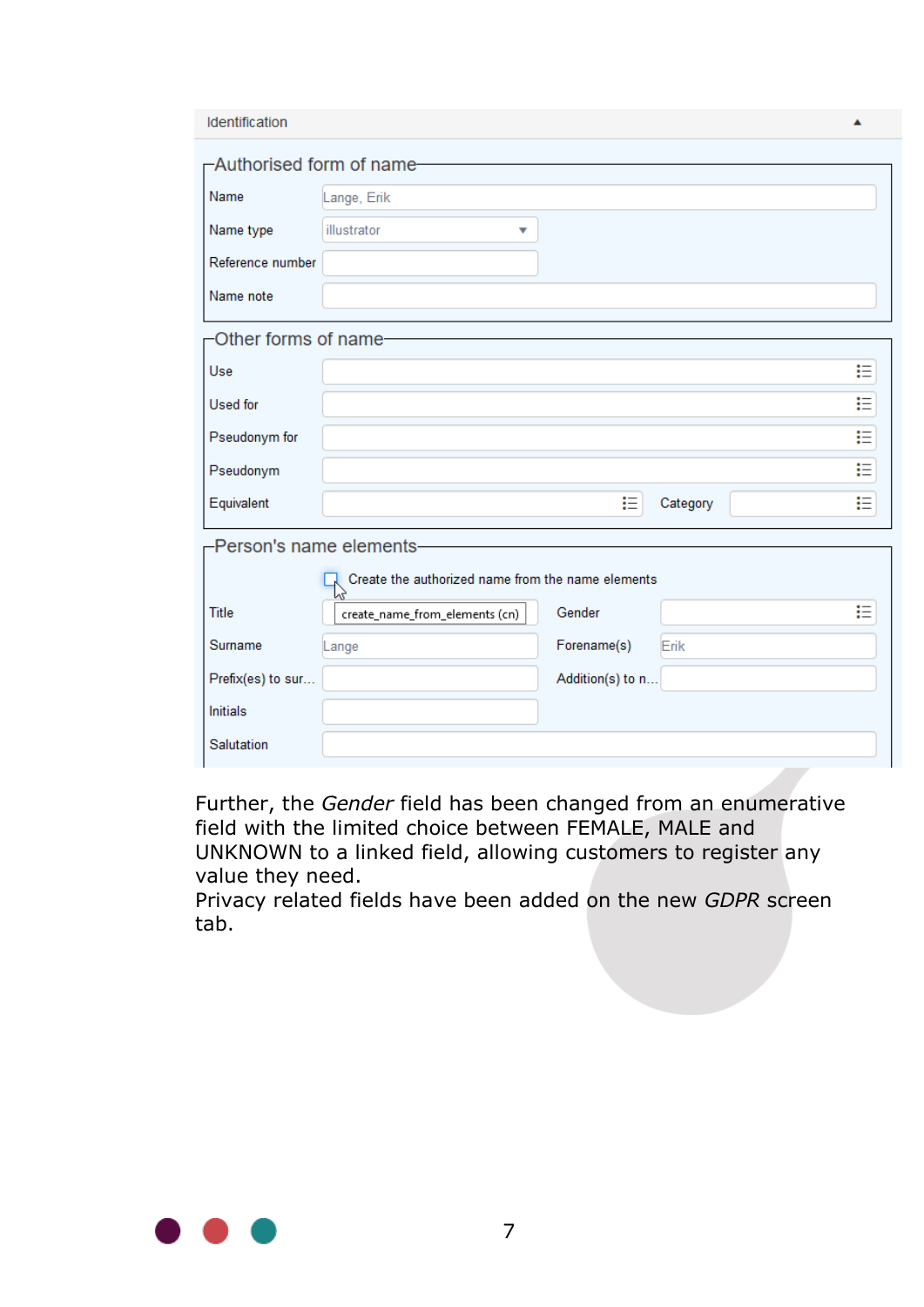| Record details             | Action<br>$\boxtimes$<br>b<br>u      | Occurrence <b>D</b><br>Clipboard<br>≔▼<br>۰ | ☞<br>Help                                                                                                                                                                                                           |
|----------------------------|--------------------------------------|---------------------------------------------|---------------------------------------------------------------------------------------------------------------------------------------------------------------------------------------------------------------------|
|                            | Features<br>53.<br><b>Alt</b><br>තුද | $\wedge$                                    | <b>GDPR: Part</b>                                                                                                                                                                                                   |
| <b>Reproductions</b>       |                                      |                                             |                                                                                                                                                                                                                     |
| <b>GDPR</b>                |                                      |                                             | What aspect of the person's data is covered under these grounds. E.g.<br>maybe you know things like their religion and sexual orientation because                                                                   |
| $-GDPR$<br>Part<br>Grounds | ٠                                    |                                             | they're an artist and that information is relevant in that capacity, whereas<br>you have their current contact details because they are also someone<br>working at the museum and that is relevant in that capacity |
| <b>Notes</b>               |                                      |                                             |                                                                                                                                                                                                                     |
| 曲<br>Review d              |                                      |                                             |                                                                                                                                                                                                                     |

• To the *Thesaurus* term.status field a seventh status has been added: *group* (see chapter [2.4](#page-31-0) for more about this).

|                             | $\wedge$ -   |
|-----------------------------|--------------|
| undefined                   |              |
| approved preferred term     |              |
| approved non preferred term |              |
| candidate                   |              |
| obsolete                    |              |
| rejected                    |              |
| group                       | $\mathbf{v}$ |
|                             | и            |

Further, a lot of new domain names have been added, namely: SOUNDTYPE, CARRIERTYPE\_SPECIFIC, GENRE, CREDITTYPE, REGION, TITLETYPE, BITDEPTH, COLOURSYSTEM, ASPECTRATIO, APERTURE, SOURCEDEVICE, ASSOCPI (*association (Persons & Institutions)*), CARRIERTYPE\_GENERAL, CASTTYPE, STOCK, ALTERNATIVE\_NUMBER\_TYPE, VIDEO\_CODEC, SOUNDSYSTEM, PRODUCTION\_REASON, AWARDACHIEVEMENT, AWARDNAME, EVENT\_SERIES, AUDIENCE\_RATING, COLLECTION\_STATUS, AUDIENCE\_TYPE, COLOURTYPE, LOGICAL\_EXTENT\_UNIT, SOUNDFIXATION, FRAME\_RATE, LANGUAGE\_USAGE, AUDIO\_CODEC, RESOLUTION, LINE\_STANDARD, DESCRIPTION\_TYPE, DATING\_TYPE, REVIEW\_METHOD, REVIEW\_REASON, REVIEW\_STATUS, REVIEW\_TYPE, GEOCODE\_TYPE, MONUMENT\_TYPE, FIELDCOLLECTION\_EVENT\_TYPE, FIELDCOLLECTION\_SITE\_TYPE, FIELDCOLL\_DESCR\_SUBJECT (*field collection description subject*) and FIND\_CATEGORY. Added multiple domain values for event.inf (tag Et) variable link domain EVENT\_TYPE\_%event\_type%'), namely:

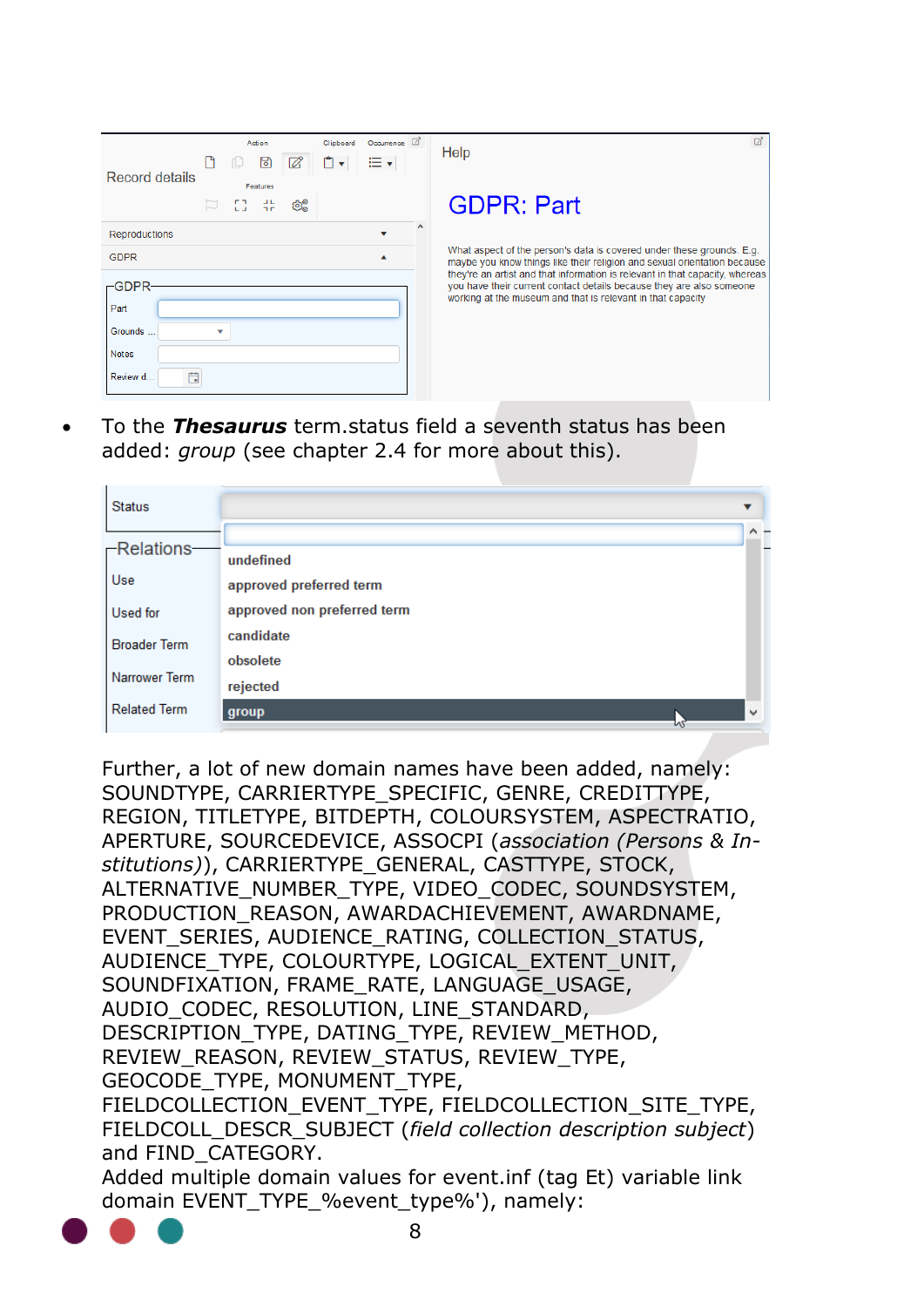EVENT\_TYPE\_PUBLICATION (*publication event type*), EVENT\_TYPE\_PRODUCTION (*production event type*), EVENT\_TYPE\_DECISION (*decision event type*) and EVENT\_TYPE\_MANUFACTURE (*manufacture event type*). Further values that were added as link domains are: ENVIRONM\_MEASURE\_QUALIFIER (e*nvironment measurement value qualifier*) (location.inf, tag EQ), ENVIRONM\_MEASURE\_TYPE (location.inf, tag ET), ENVIRONM\_MEASURE\_UNIT (*environment measurement value unit*) (location.inf, tag EU), GENDER (people.inf, tag ge), USE\_RESTRICTION (collect.inf, tag UW), MEASURE (*measurement*) (research.inf, tag MT), MEASURE\_UNIT (*measurement unit*) (research.inf, tag MU), REQUESTER\_STATUS (*loan requester status*) (loans.inf, tag BB), VALUE\_REASON (*valuation reason*) (collect.inf, tag tr), FILM\_FORM (*form (Film)*) (collect.inf, tag OB in dataset film, record\_type (Df) WORK/VARIANT), FILM\_MANIFESTATION\_TYPE (*manifestation type (Film)*) (collect.inf, tag OB in dataset film, record\_type (Df) MANIFESTATION) and FILM\_ITEM\_ELEMENT\_TYPE (*item element type (Film)*) (collect.inf, tag OB in dataset film, record\_type (Df) ITEM/ITEM\_PART.

- A *Geographical thesaurus* data source and matching database table have been added, specifically for registering geographical names, terms and map locations (see chapter [2.1](#page-18-0) for more information about map locations). The bulk of geographical names could be so large and their typical hierarchy deserved a separate database table. So a number of place, country and geographical keyword fields in other database tables now link to the geographical thesaurus instead of to the normal thesaurus.
- In *media.inf* (the *Multimedia documentation* data source) reverse linked fields to fieldcollection.inf, thesaugeo.inf and research.inf were added on the *Linked records – other* and *Use of Collections* screens
- A *Field collection* data source and matching database table have been added, while a *Field collection* screen tab (now with a linked *Field collection reference* field), is still available for museum objects too. For individual object finds, you may still choose to use the fields on the *Field collection* screen if that is most convenient, while for field collection sites where multiple objects were found it is probably more efficient to create a *Field collection* record and link to it from all relevant object records.

A *Field collection* record must have a *Record type*: you must choose either *field collection event* or *site*. The choice will determine which fields you get to see. There's much overlap though. The differences are that for a *site* you get a *Site type* field, a *Site dating* field group and a *Site positioning details* field group, while

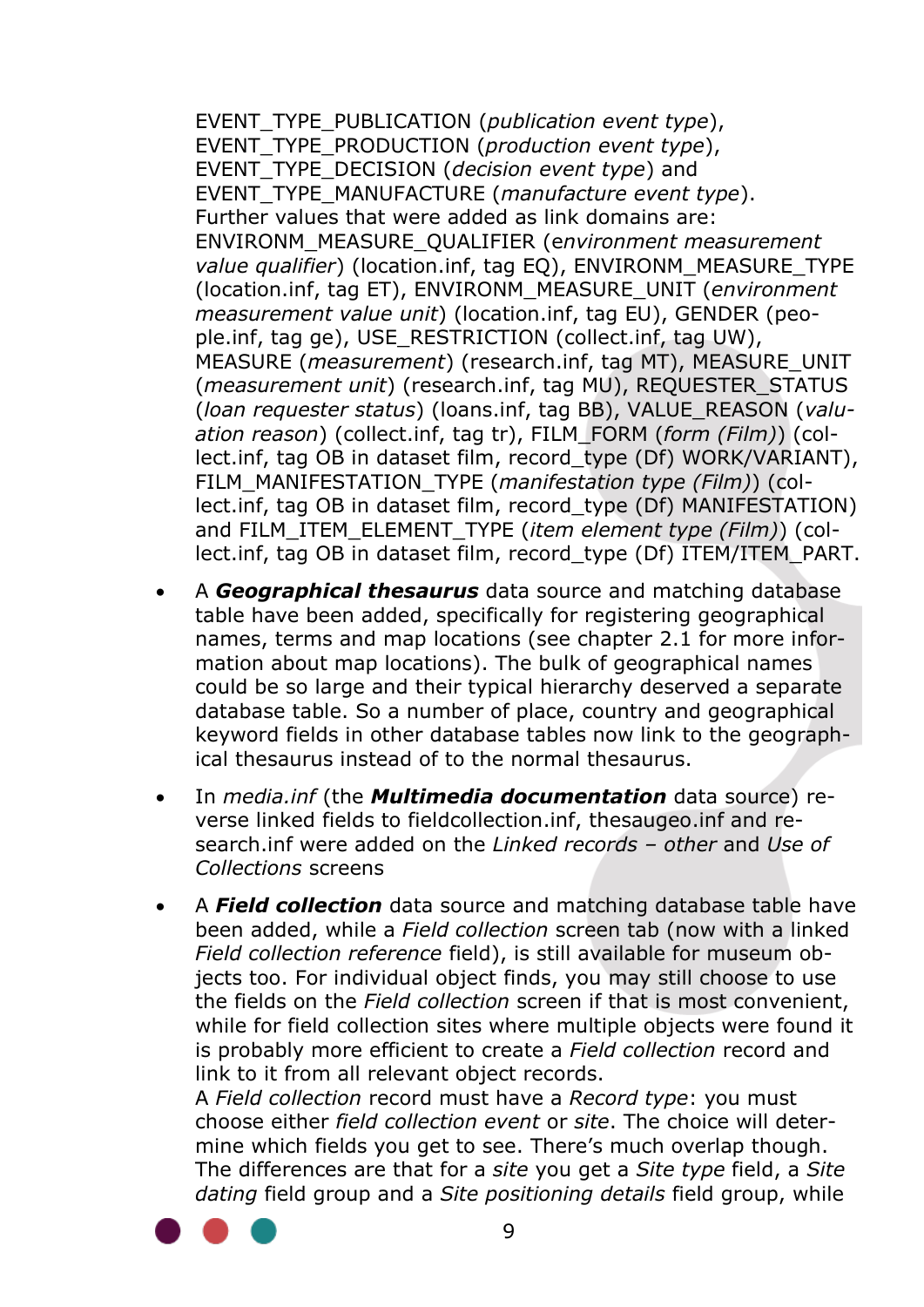for a *field collection event* you get a *Field collection type* field, a *Find summary* field group and a *Topographical coordinates* field group. If both a field collection event record and any underlying site records can be specified, then their hierarchical relation should be defined on the *Hierarchical relations* screen tab. On the *Related accessions* tab you can even link to an *Accession* record in which the excavated objects have been registered as an accession.

- In *Transport*, fields were added for an exit authorisation date, an entry manager, an exit authorisation authoriser and an expected return method.
- In *Location and containers*, location environment measures fields were added on the *Location details* screen. Also, a *Gap report* output format was added. This output format lists gaps in the repository so that you may know where there is sufficient space in the repository to place new items or containers. This report is especially helpful for archives as these organisations often store new accessions that consist of many containers and/or items that they would like to store in uninterrupted shelf space. See chapter [2.5](#page-33-0) for more information about this.
- The *Research/use* data source has been renamed to *Use of collections* and has been expanded significantly to implement the Spectrum 5 [Use of collections](https://collectionstrust.org.uk/spectrum/procedures/use-of-collections-spectrum-5-0/) procedure. It can be used to register how, when and where the objects or reproductions from your collection are used, the requests for any use and the results. Available types of use comprise exhibitions, enquiries, examinations, demonstrations, research projects, performances, filmings, online image publications and printed image publications. Fields were also added for reproduction references, digital references, user's (researcher's) contribution information, measurement fields (information from use), internal co-ordination fields like organiser and authoriser fields, request fields for venues and exhibitions and general fields for the use title, use status, use date, user role and user contact.
- An acquisition.inf and matching *Acquisitions & acquisition proposals* data source have been added to register the whole process regarding a planned or proposed acquisition, without having to register object records yet (although later object records can still be linked to an acquisition record).
- A new *Collections review* data source and matching database table have been added, to register a formal assesment of your objects collection. It implements the Spectrum 5 [Collections](https://collectionstrust.org.uk/spectrum/procedures/collections-review-spectrum-5-0/) review [procedure.](https://collectionstrust.org.uk/spectrum/procedures/collections-review-spectrum-5-0/)

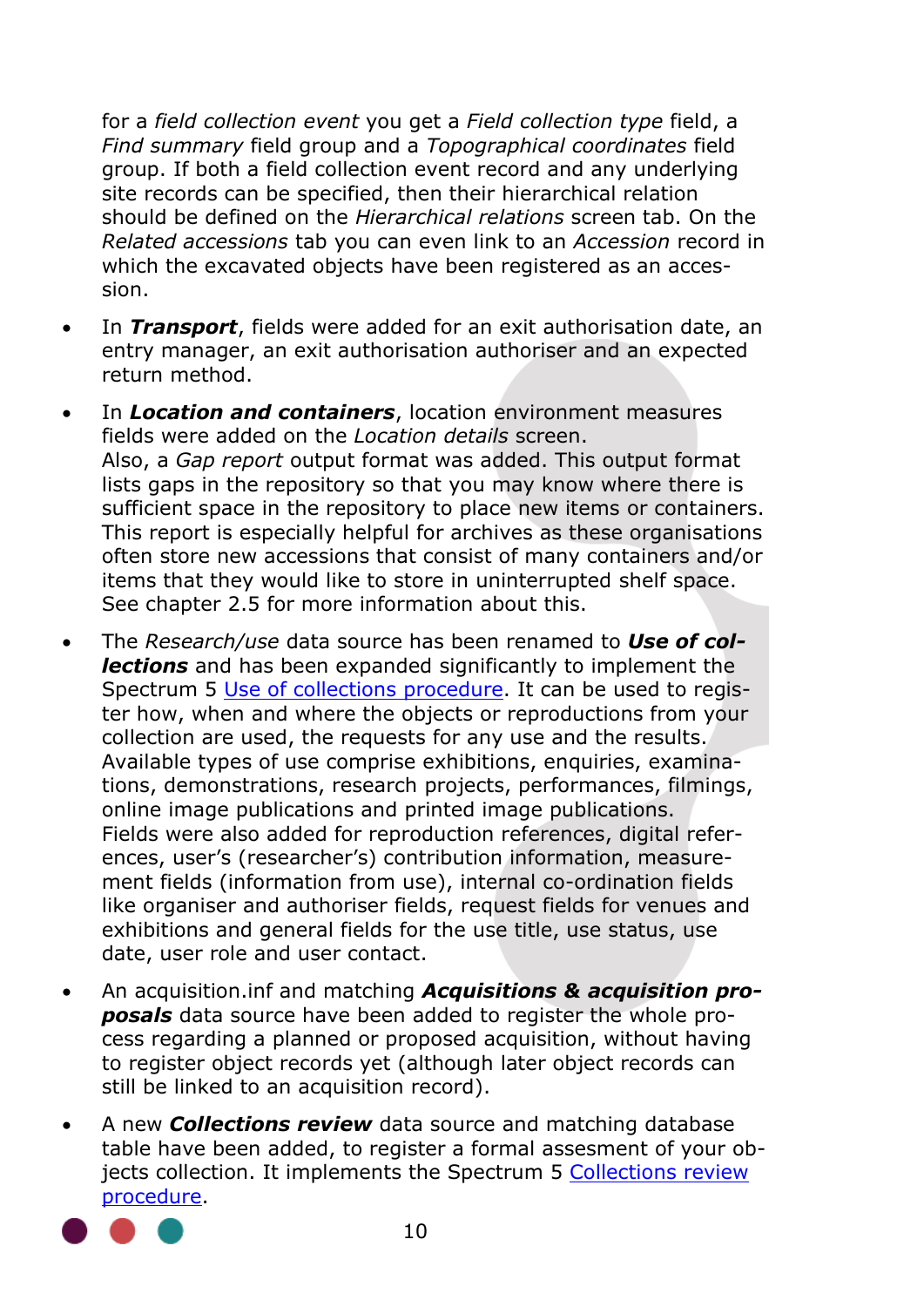• A *Maps* data source and matching database table have been added. This is required by the GIS functionality (also see chapter [2.1\)](#page-18-0). In here, you need to create a record for each base map and overlay you would like to make available to users. See chapter [2.2](#page-19-0) for more information.

| Map layer configuration                |                           |  |  |
|----------------------------------------|---------------------------|--|--|
| Layer properties-                      |                           |  |  |
| Type                                   | base map                  |  |  |
| Name                                   | <b>OSM</b>                |  |  |
| Display name                           | Open Street Map           |  |  |
| Format                                 | default                   |  |  |
| Open layer map source Open Street Maps |                           |  |  |
| Style                                  | blue                      |  |  |
| Opacity                                | 100                       |  |  |
| <b>Attribution</b>                     | Copyright Open Street Map |  |  |
| Source identifier                      |                           |  |  |
| Source URL                             |                           |  |  |
| Projection properties-                 |                           |  |  |
| Code                                   | ESPG:3857                 |  |  |
|                                        |                           |  |  |

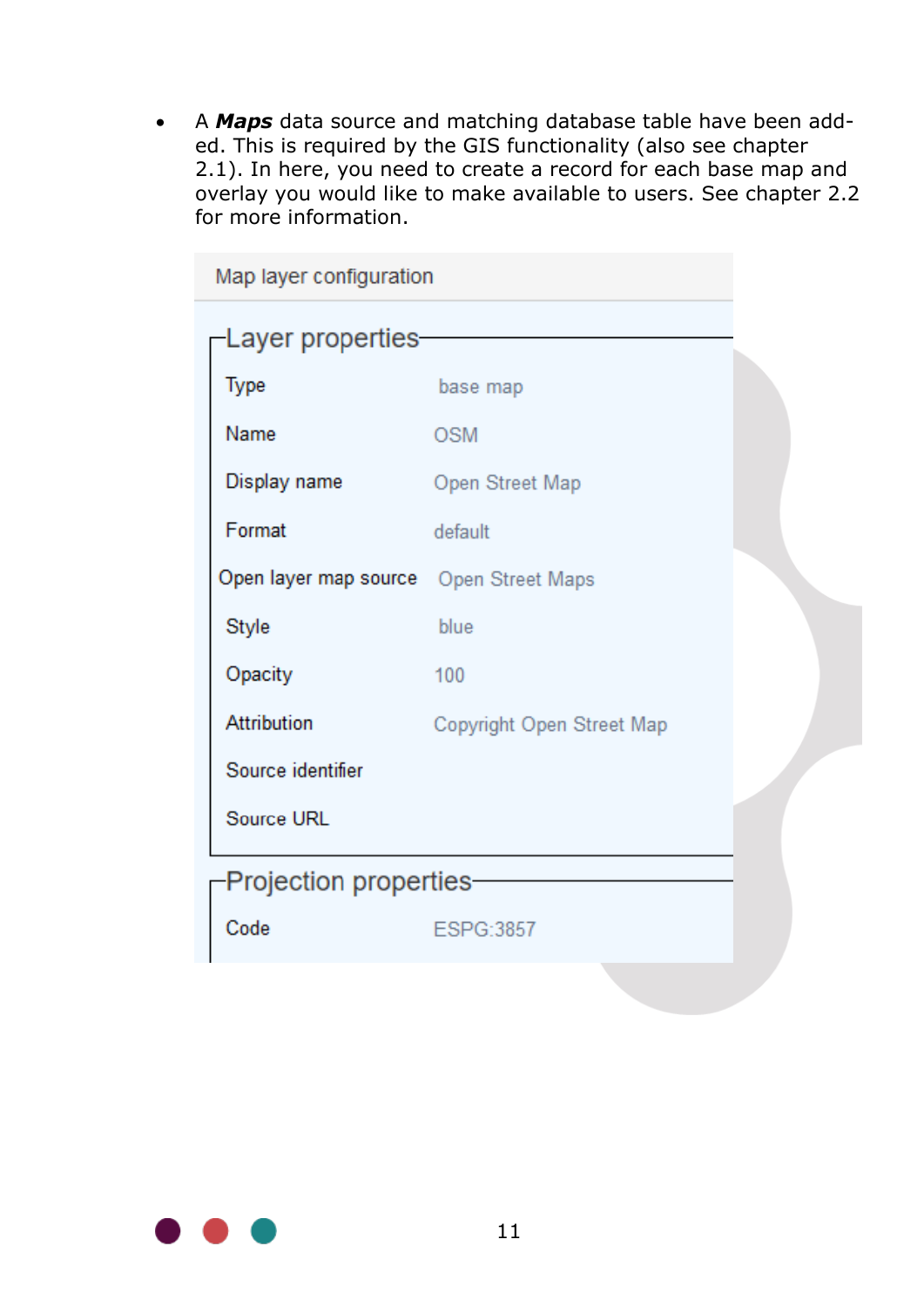• The following fields do now automatically receive a unique number before storage, if no value has been entered manually:

| Data source               | Tag          | <b>Field label on screen</b> |
|---------------------------|--------------|------------------------------|
| Assessments and           | <b>RA</b>    | Reference number             |
| treatments                |              |                              |
| <b>Exhibitions</b>        | <b>RN</b>    | Number                       |
| Events                    | F.N          | Number                       |
| Field collection          | FR           | Reference number             |
| Orders                    | $\bigcirc$ T | Item ID                      |
| Use of collections        | rN           | Reference number             |
| <b>Collections Review</b> | <b>RN</b>    | Reference number             |
| Transport                 | F.n          | Transport number             |

- The *Catalogue*, *Object catalogue*, *Archives catalogue*, *Library catalogue* and *Accessions (bulk)* data sources now have a *Publish on the web* checkbox (tag wp) on the *Management details* tab. This checkbox is relevant for SAAS customers as a way to mark records that can be published by Axiell Internet Server 6.
- A *temporaryprinttags.inf* was added (without matching data source), containing only temporary tags O1 up to and including QZ, to be used as (future) temporary tags by adapls, so that no longer temporary tags will have to be created for this use in other databases, which helps keeping them clutter-free. Currently, the tags from this database table are only used in *reminder.ada* and *CheckForDuplicateLoans.ada* though.
- All data sources now have an inline report, which is available as the *All fields overview (containing data)* output format as well, to show the contents of all fields with data in a single overview. One can see field group names, English field names as they have been specified in the database defnition, link reference (.*lref*) fields pointing to a record number in the linked database and of enumerative fields one can see the neutral *value* (usually in capitals) and any of its interface language translations: only the neutral value is really stored in the record.

Open or close the inline report via the *Report viewer* icon in the Collections top toolbar.

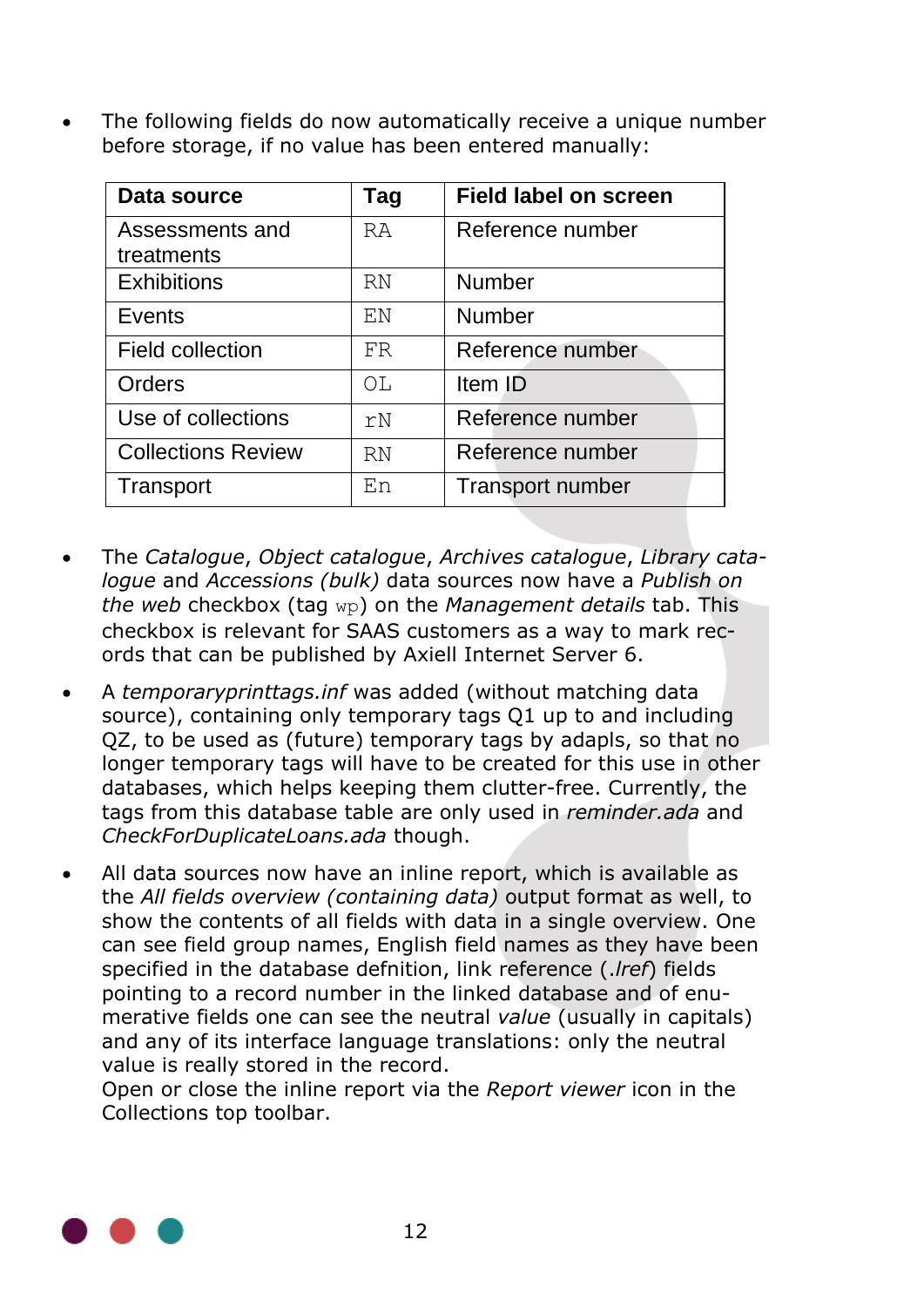

In most browsers you can use the **Ctrl+F** key combination to search for words in all currently displayed content in the browser. You can use that here too to find values or field names in the inline report (and in the *Records details* view if all screens tabs have been opened): a quick way to find a field or certain data in a large record.

• For the *Object catalogue*, *Persons and institutions*, the *Thesaurus*, *Exhibitions*, *Transport* and *Incoming loans* and *Outgoing loans*, English XSLT stylesheets are available which can be used as *Format* for [Saved search schedules,](http://documentation.axiell.com/alm/collections/en/index.html?ac_dialogsavedsearchschedule.html) to lay out the result of a search executed by an Axiell SDI server.

**SDlexhibitions.xslt** SDIIoans.xslt SDlobjects.xslt SDIpeople.xslt SDIthesaurus.xslt SDItransports.xslt

You may use these as they are or build upon them and add or remove fields or translate the fixed *headertext*s in there to your own language. And in XSLT templates like the following, the number determines which translation is retrieved from an enumerative (aka drop-down list) field (where 0 means English, Dutch = 1, French = 2, German = 3, Arabic = 4, Italian = 5,

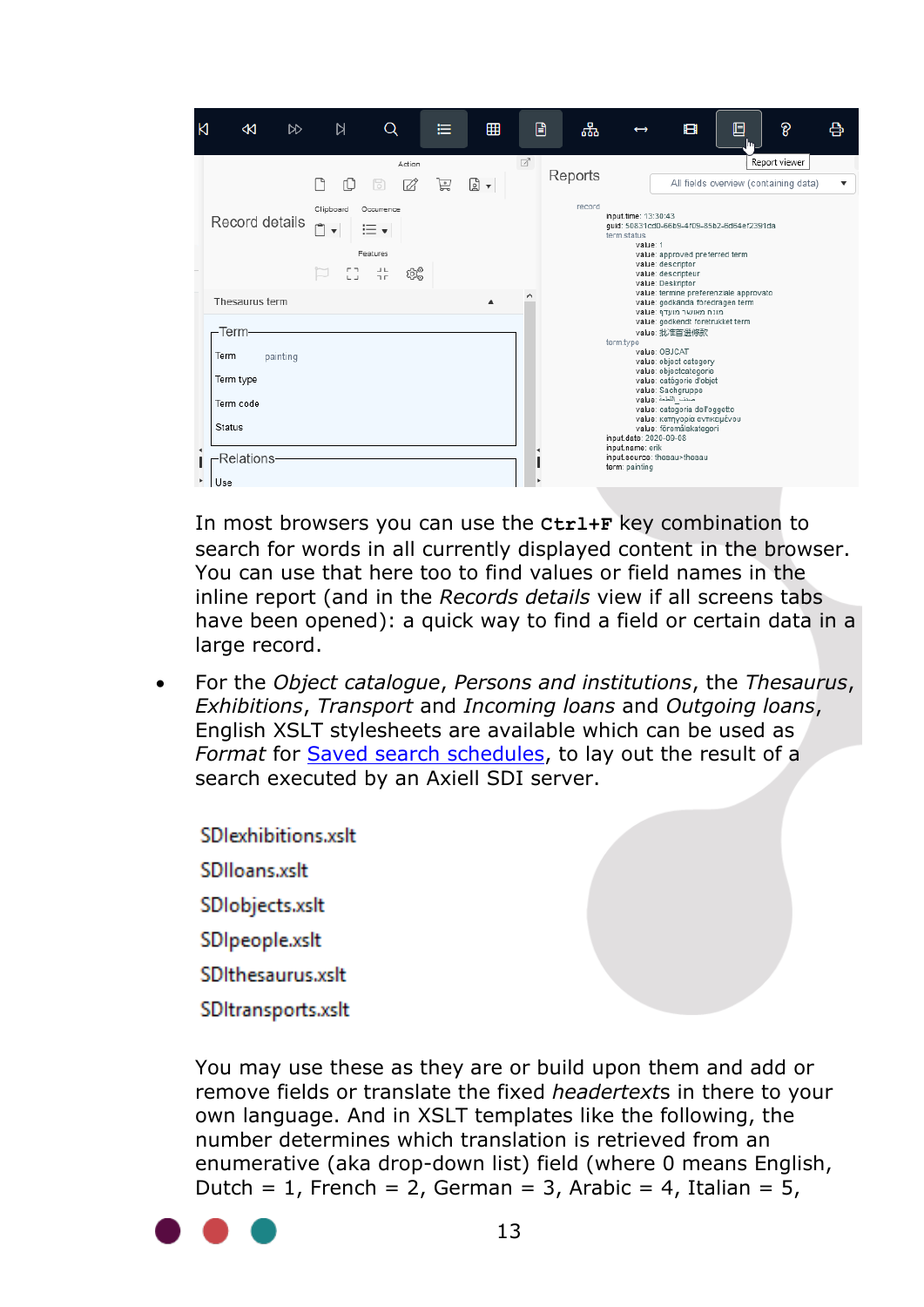Greek = 6, Portuguese = 7, Russian = 8, Swedish = 9, Hebrew = 10, Danish = 11, Norwegian = 12, Finnish = 13 and Chinese = 14).

<xsl:template match="term.status"> <xsl:value-of select="./text[@language='0']"/> </xsl:template>

See the [Programming XSLT stylesheets for Adlib and Axiell](http://documentation.axiell.com/alm/Adlib/documentation/English/maintenance-guides/Programming%20XSLT%20stylesheets%20for%20Adlib%20and%20Axiell.pdf) guide for more information about adjusting these stylesheets.

The same stylesheets (but then in a multilingual variety for the English, Dutch, French and German interface languages in Collections) are also available as output formats in the same data sources, to output a marked search result to a web page from which you can still print: then use the in-browser printer settings to have the printed pages "Shrink to fit" or print to landscape A4 format, otherwise the wide tables won't fit on the printed pages. It concerns the following output formats: *Objects list (html)*, *Persons and institutions list (html)*, *Thesaurus terms list (html)*, *Exhibitions list (html)*, *Transports list (html)*, *Incoming loans list (html)*, *Outgoing loans list (html)* in their respective data sources.

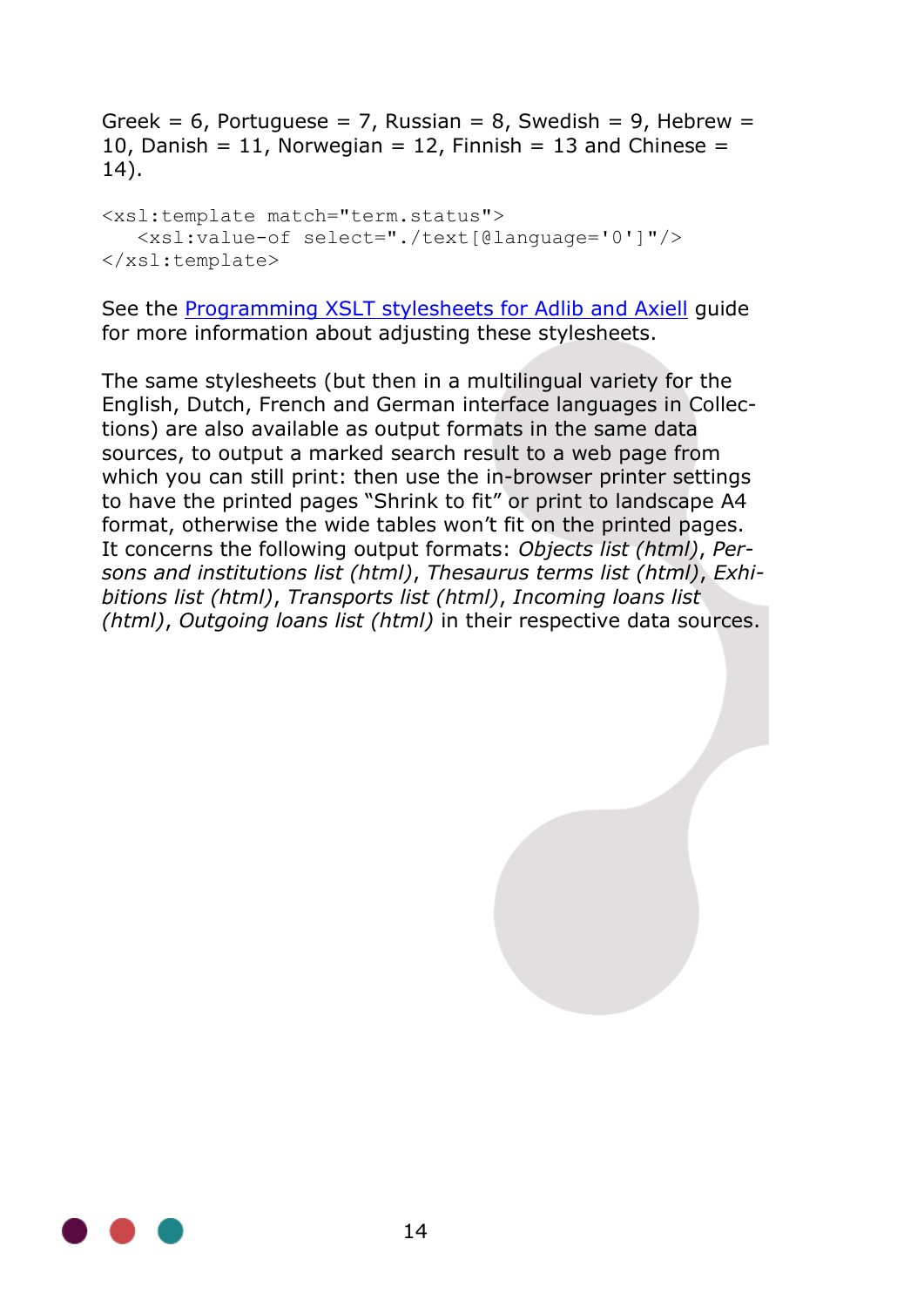# **2 Selected topics**

### <span id="page-18-0"></span>**2.1 GIS functionality and fields added**

GIS (Geographic Information System) functionality in Collections 1.7 allows for an application to be customized to allow users to register locations and areas by means of their location on a geographical map and also to search for records by a variety of map manipulations to select places, precise spots or areas of different shapes.

In model applications 5.0, you can find such a GIS field (of datatype GeoJSON, with field tag jl) firstly in the new *Geographical thesaurus* data source, at the bottom of the *Geographical Thesaurus term* screen, labeled *Geolocation*.



You can also search on this field via the *Geolocation* access point in this data source. Because of redundancy, the grid type and coordinates fields were removed from the *Coordinates* box on the *Geographical Thesaurus term* screen.

Secondly, this geographical thesaurus GIS field has been made a read-only, merged-in field with the linked field *Collection place* (tag NF, linking to the geographical thesaurus) on the *Field collection* screen in the *Field collection* data source.

| -Collection place- |       |  |                         |  |
|--------------------|-------|--|-------------------------|--|
| Level              | place |  | 這<br>Collecti Edinburgh |  |

You can also search this merged-in field by means of a *Geolocation* access point in this data source.

So the idea is that if you want to register a map location, you would do that in the *Geographical thesaurus*, where you also name the location. Any link to such a named location from a *Field collection* record, will then retrieve the graphically represented map location as well (for viewing only).

Because the new GIS functionality deprecates the older geographical maps functionality, all fields which were set to data type *Geo location*

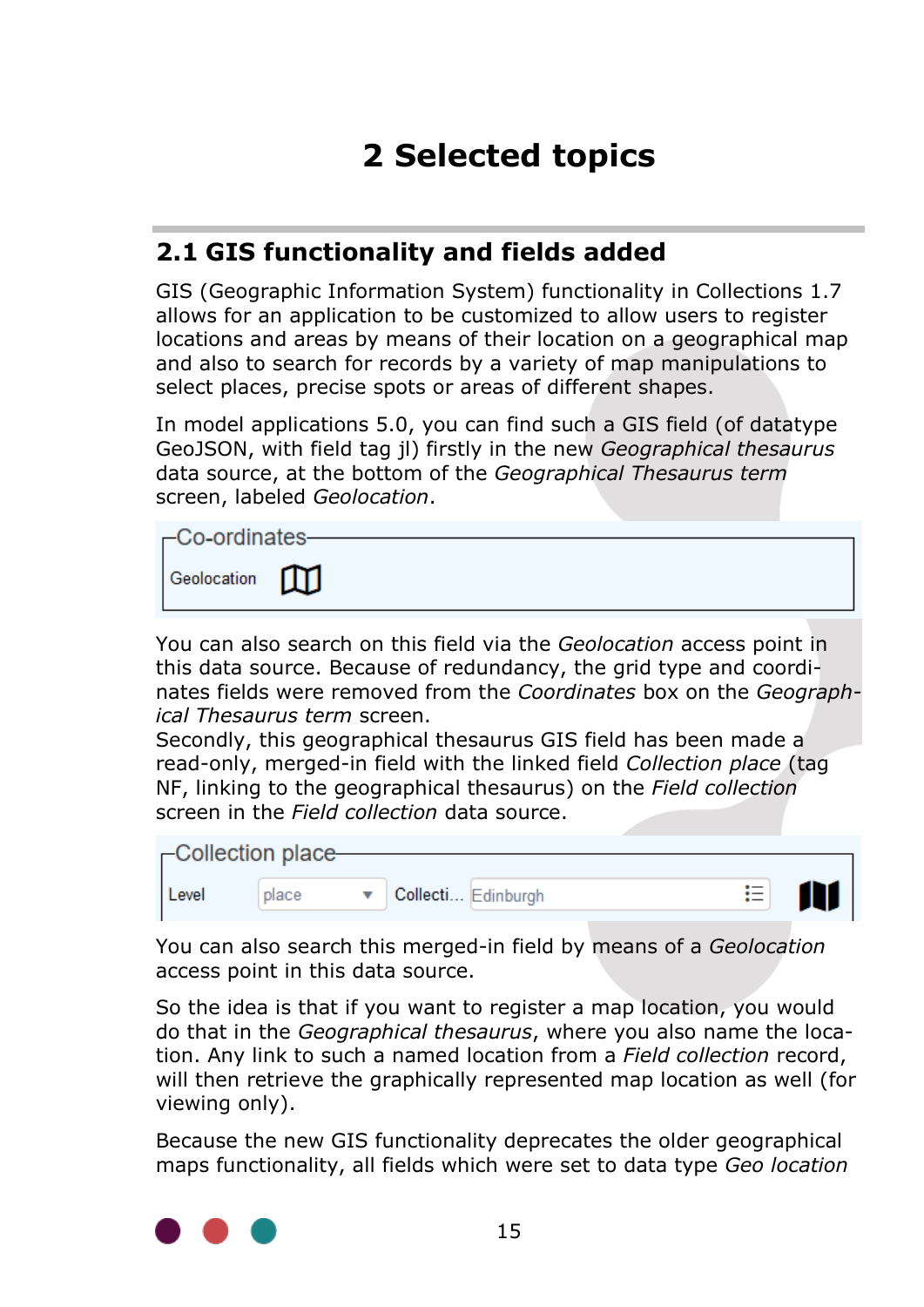in model applications 4.5.2 have now been reset to data type *Text*, as they were before.

See the next chapter for more information about the required *Maps* records. And see the Collections [release notes 1.7 online help topic](http://documentation.axiell.com/alm/collections/en/index.html?ac_release_notes1_7.html) for more information about how to use this functionality.

#### <span id="page-19-0"></span>**2.2 Maps records and fields**

A *Maps* data source has been added. This is required by the GIS functionality (also see previous chapter). In here, you need to create a record for each base map and overlay you would like to make available to users. (Your base maps need to have been registered in the Collections *settings.xml* file already and the overlay files need to be present in the *\json* folder in your Collections installation: see the [Col](http://documentation.axiell.com/alm/collections/downloads/CollectionsInstallationGuide.zip)lections installation quide for more information about that.)

If not present by default, create at least a record for *Open Street Map*, with the following data. (Note that for this particular base map a *Source URL* is not required because the OpenLayers library used for the GIS functionality already knows where to find the relevant web service.)

| Map layer configuration                |                           |
|----------------------------------------|---------------------------|
| Layer properties                       |                           |
| <b>Type</b>                            | base map                  |
| Name                                   | osw                       |
| Display name                           | Open Street Map           |
| Format                                 | default                   |
| Open layer map source Open Street Maps | v                         |
| Style                                  |                           |
| Opacity                                | 100                       |
| Attribution                            | Copyright Open Street Map |
| Source identifier                      |                           |
| Source URL                             |                           |
| <b>Projection properties</b>           |                           |
| Code                                   | ESPG:3857                 |
| ممغساتيه                               |                           |
|                                        | 16                        |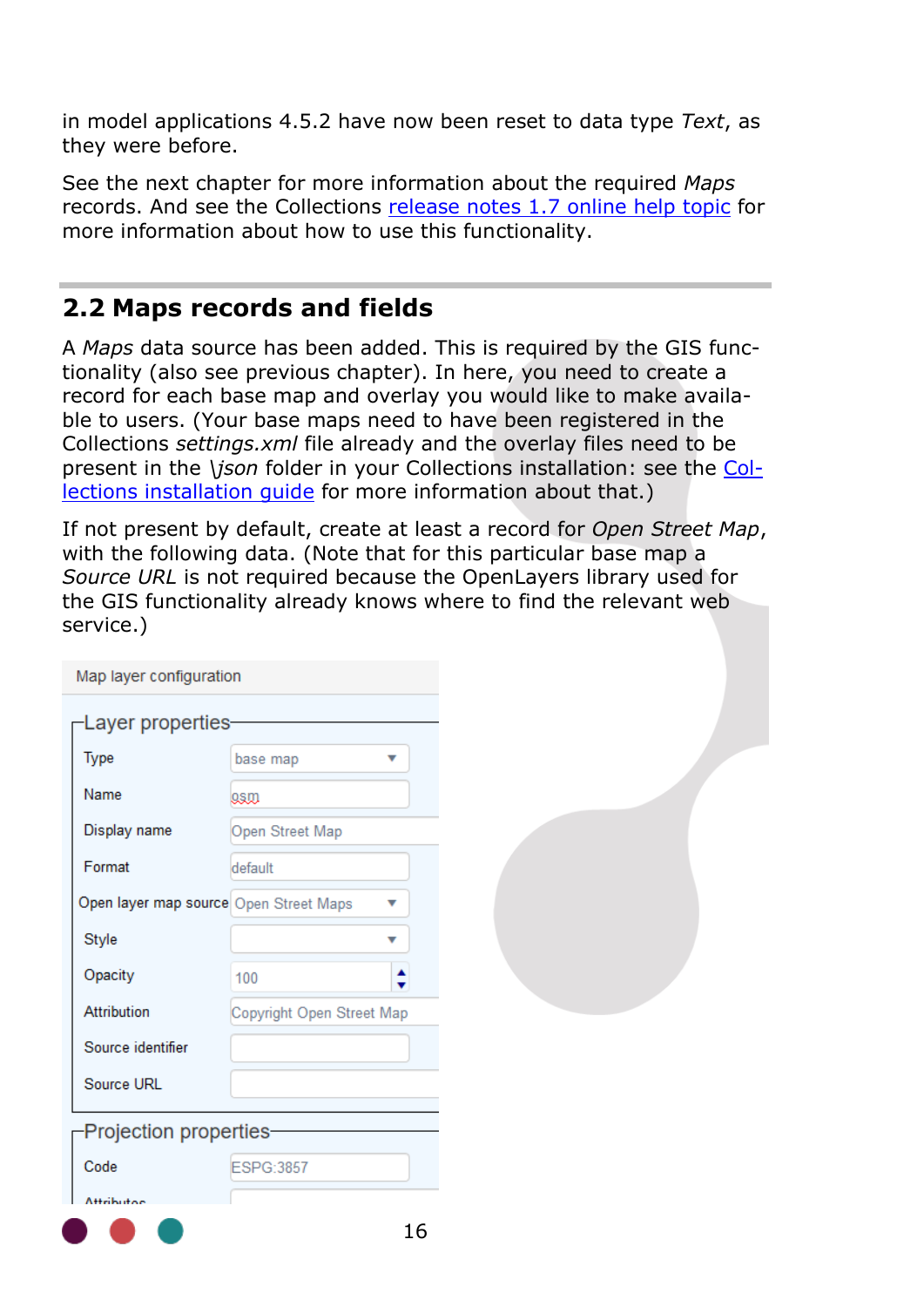See the following table for an explanation of all the fields you can find in a *Maps* record.

| Field name in user-<br>inteface | <b>Field details</b>                                                                                                                                                                                                                                                                                                                                                                       |
|---------------------------------|--------------------------------------------------------------------------------------------------------------------------------------------------------------------------------------------------------------------------------------------------------------------------------------------------------------------------------------------------------------------------------------------|
| Associated base map             | This field is only visible in a Maps record (all<br>the way at the bottom) if the Type field has<br>been set to overlay. The Associated base<br><i>map</i> field can (optionally) be used to specify<br>which base map the current overlay is asso-<br>ciated with, if the overlay requires it.                                                                                            |
| <b>Style</b>                    | This field applies to overlays only and speci-<br>fies the colour in which the overlay will be<br>displayed.                                                                                                                                                                                                                                                                               |
| Format                          | Use this field to specify the layer format for<br>base maps of the WMTS type. For Open<br>Street Map, enter default. For other<br>maps, the map producer should have this<br>information. Typical values are im-<br>age/jpeg or image/png.                                                                                                                                                 |
| Matrix ID                       | These values must be provided by the pro-<br>ducer of the WMTS base map or overlay.<br>They are used in conjunction with Grid reso-<br>lutions and specify the possible zoom levels<br>and how much of the map is shown at each<br>zoom level. They are not required for other<br>types of maps or overlays. An example for a<br>particular map producer would be the fol-<br>lowing list: |

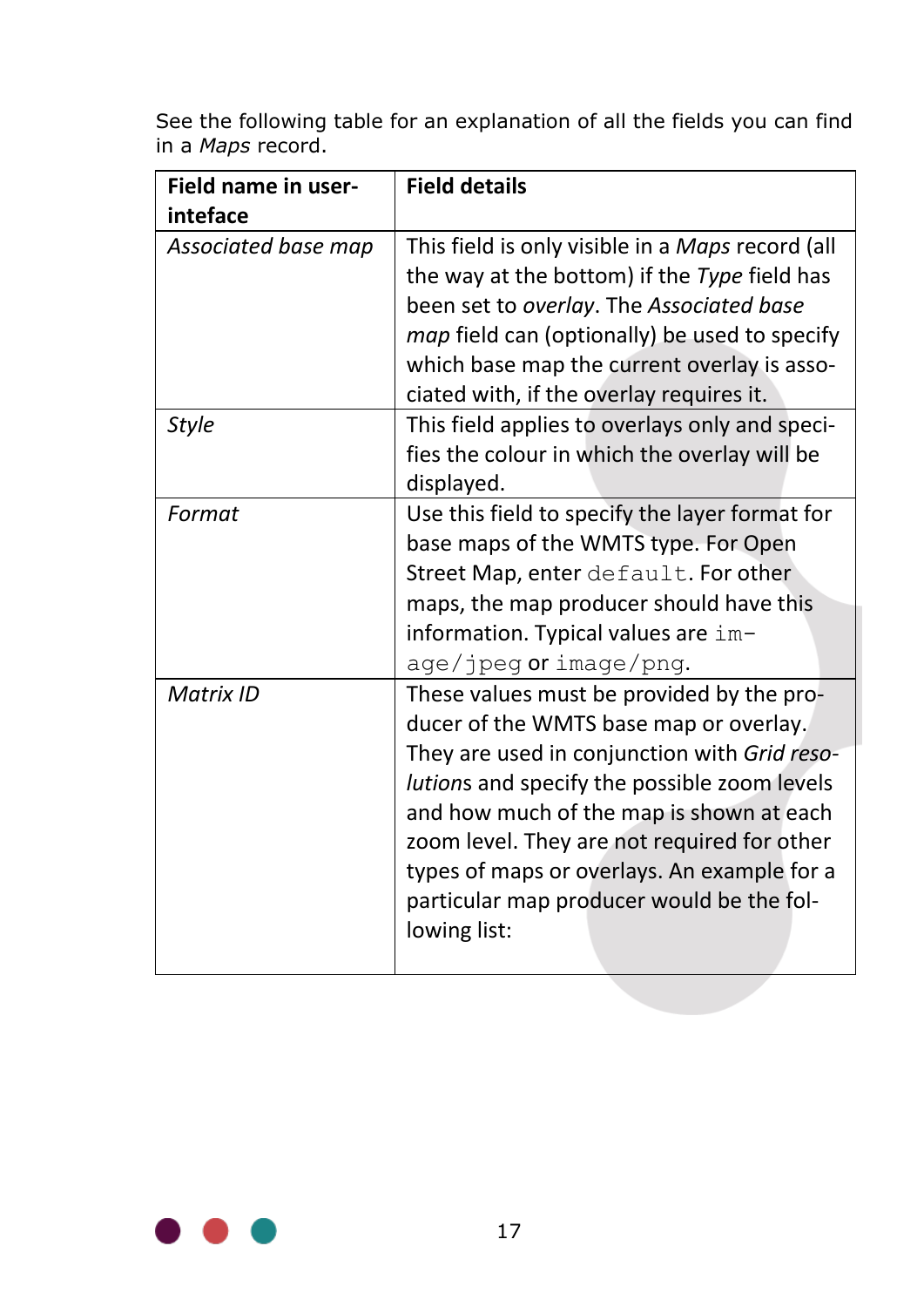|                   | -Tile properties                                                                                                                                                                                                                                                                                     |                 |  |
|-------------------|------------------------------------------------------------------------------------------------------------------------------------------------------------------------------------------------------------------------------------------------------------------------------------------------------|-----------------|--|
|                   | <b>Grid resolution</b>                                                                                                                                                                                                                                                                               | Matrix ID       |  |
|                   | 1638.4                                                                                                                                                                                                                                                                                               | L00             |  |
|                   | 819.2                                                                                                                                                                                                                                                                                                | L01             |  |
|                   | 409.6                                                                                                                                                                                                                                                                                                | L <sub>02</sub> |  |
|                   | 204.8                                                                                                                                                                                                                                                                                                | L <sub>03</sub> |  |
|                   | 102.4                                                                                                                                                                                                                                                                                                | L04             |  |
|                   | 51.2                                                                                                                                                                                                                                                                                                 | L05             |  |
|                   | 25.6                                                                                                                                                                                                                                                                                                 | L <sub>06</sub> |  |
|                   | 12.8                                                                                                                                                                                                                                                                                                 | L07             |  |
|                   | 6.4                                                                                                                                                                                                                                                                                                  | L08             |  |
|                   | 3.2                                                                                                                                                                                                                                                                                                  | L <sub>09</sub> |  |
|                   | 1.6                                                                                                                                                                                                                                                                                                  | L10             |  |
|                   | 0.8                                                                                                                                                                                                                                                                                                  | L11             |  |
|                   | 0.4                                                                                                                                                                                                                                                                                                  | L12             |  |
|                   | 0 <sub>2</sub>                                                                                                                                                                                                                                                                                       | L13             |  |
| Grid resolution   | These values must be provided by the pro-<br>ducer of the WMTS base map or overlay.<br>They are used in conjunction with Matrix<br>IDs and specify the possible zoom levels and<br>how much of the map is shown at each<br>zoom level. They are not required for other<br>types of maps or overlays. |                 |  |
| Source identifier | This is really an internal identifier for the<br>layer - not strictly necessary at the moment<br>and currently not used in Collections in any<br>way.                                                                                                                                                |                 |  |
| Display name      | This is the Display name for the layer as it is<br>shown in the user interface of the map<br>menu in Collections.                                                                                                                                                                                    |                 |  |

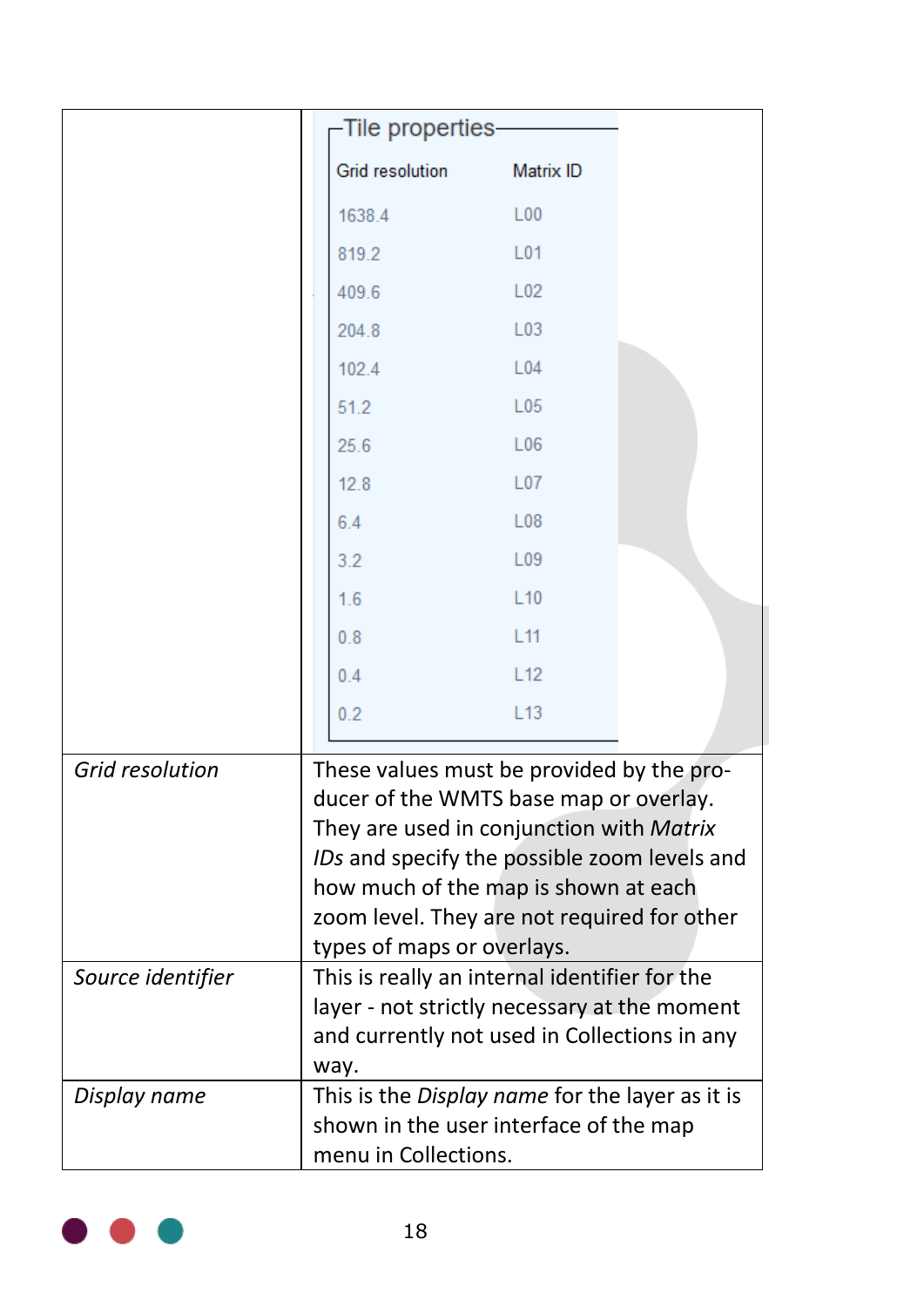| Open layer map | This is used in Collections to build the layer |
|----------------|------------------------------------------------|
| source         | to display it in the user interface. Currently |
|                | the only supported sources are WMTS,           |
|                | Open Street Maps and (GeoJSON) Vector          |
|                | maps for overlays.                             |
| Name           | This is an internal name for the overlay or    |
|                | base map - not displayed in the user inter-    |
|                | face. Enter any descriptive name without       |
|                | spaces.                                        |
| <b>Opacity</b> | Set the default opacity percentage for an      |
|                | overlay: this can still be changed in the map  |
|                | user interface though. A typical value is 50.  |
|                | Do not enter a percentage character.           |
| Extent         | Required where the open layer map source       |
|                | is WMTS and is concerned with how much         |
|                | of the world will or can be shown in the user  |
|                | interface. This information would be pro-      |
|                | vided by the producer of the map. For non-     |
|                | WMTS layers that use longitude and latitude    |
|                | values, enter four occurrences of this field   |
|                | with the value 0: this works if the base map   |
|                | uses longitude and latitude values as well,    |
|                | like Open Street Map, so it can figure out     |
|                | the scope of what is visible itself.           |
|                | For non-WMTS layers that use UTM coordi-       |
|                | nates (values without decimals), enter four    |
|                | occurrences representing the extent            |
|                | (bounding box) expressed as UTM units -        |
|                | so, which coordinates your overlay fits with-  |
|                | in. You need this in conjunction with the      |
|                | UTM zone (in the Attributes field) in order    |
|                | to overlay the map in the correct location.    |
| Code           | This code represents a projection coordi-      |
|                | nate system and is used in Collections in the  |
|                | user interface: it would be provided by the    |
|                | producer of the map. The value for Open        |
|                | Street Map is ESPG: 3857 (note the             |
|                | 19                                             |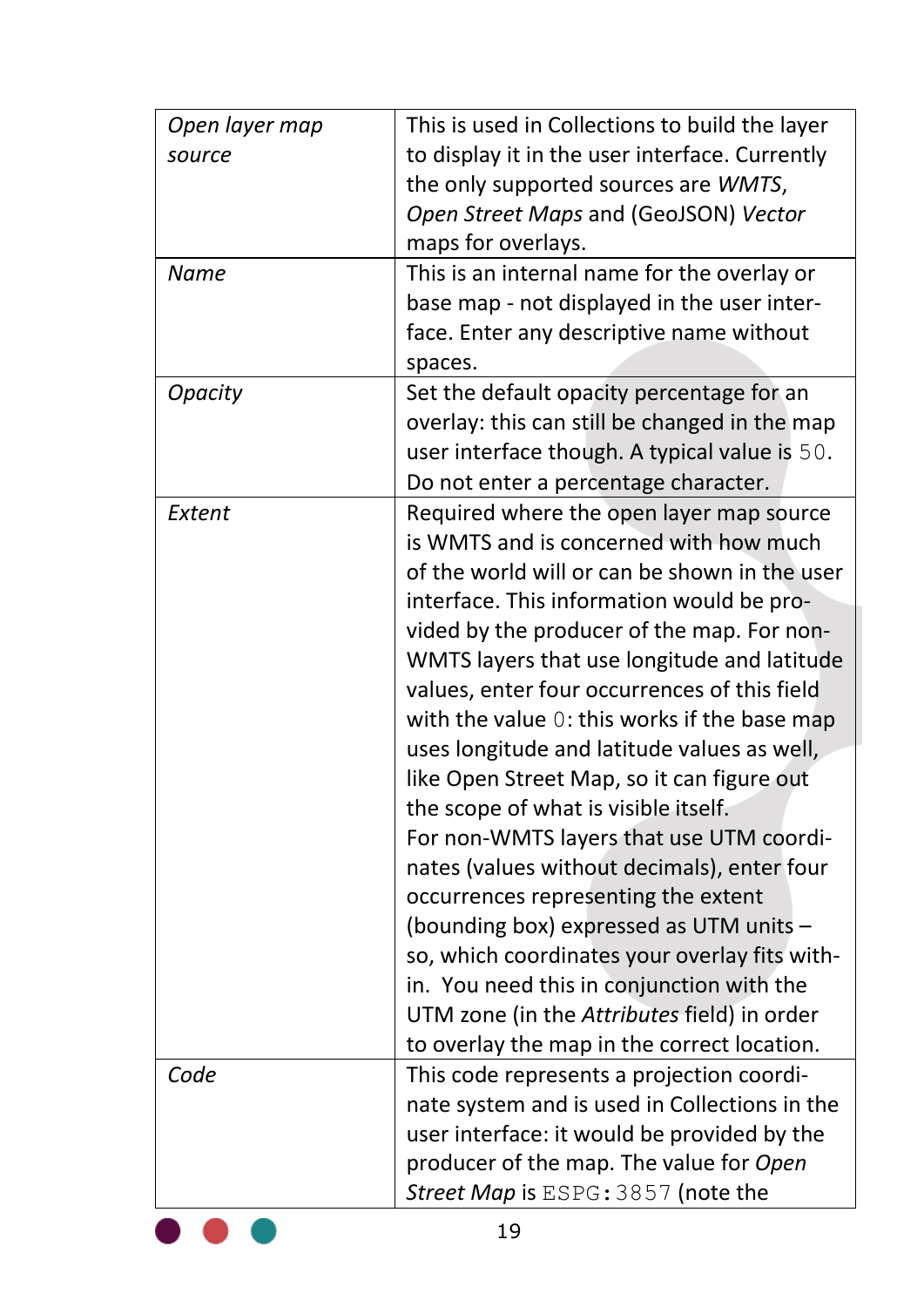|                     | spelling error, but do not correct it to EPSG).<br>If no code is available for a map or overlay,<br>try EPSG: 29999. |
|---------------------|----------------------------------------------------------------------------------------------------------------------|
| (Projection proper- | Required where the open layer map source                                                                             |
| ties) Attributes    | is WMTS and is concerned with how much                                                                               |
|                     | of the world will or can be shown in the user                                                                        |
|                     |                                                                                                                      |
|                     | interface. This information would be pro-<br>vided by the producer of the map.                                       |
|                     | For non-WMTS layers that use longitude                                                                               |
|                     |                                                                                                                      |
|                     | and latitude values, enter +proj=longlat<br>+datum=WGS84 +no defs                                                    |
|                     | in the field.                                                                                                        |
|                     | For non-WMTS layers that use UTM coordi-                                                                             |
|                     | nates (values without decimals), enter                                                                               |
|                     | +proj=utm +zone= <the utm="" zone=""></the>                                                                          |
|                     | +ellps=GRS80 +unit=m +no defs in the                                                                                 |
|                     | field and replace <the utm="" zone=""> by the</the>                                                                  |
|                     | actual UTM zone covered by the map.                                                                                  |
| Attribution         | This is used to identify and credit the crea-                                                                        |
|                     | tors of the map - this could be any text or                                                                          |
|                     | html - in some cases this must be a specific                                                                         |
|                     | text, like for Open Street Map you should                                                                            |
|                     | always enter Copyright Open Street Map                                                                               |
| Source url          | Used in Collections in the case of WMTS or                                                                           |
|                     | GeoJSON Vector layers to provide infor-                                                                              |
|                     | mation on how to build the map, typically a                                                                          |
|                     | URL (possibly including a license key) pro-                                                                          |
|                     | vided by the producer of the map.                                                                                    |
|                     | For downloaded overlays, fill in a relative                                                                          |
|                     | (relative to the main Collections folder) path                                                                       |
|                     | to the <i>\json</i> folder in your Collections instal-                                                               |
|                     | lation. Typically, this is something like:                                                                           |
|                     | ./json/townships.json                                                                                                |
| Type                | This mandatory field specifies whether the                                                                           |
|                     | layer is a base map or an overlay.                                                                                   |

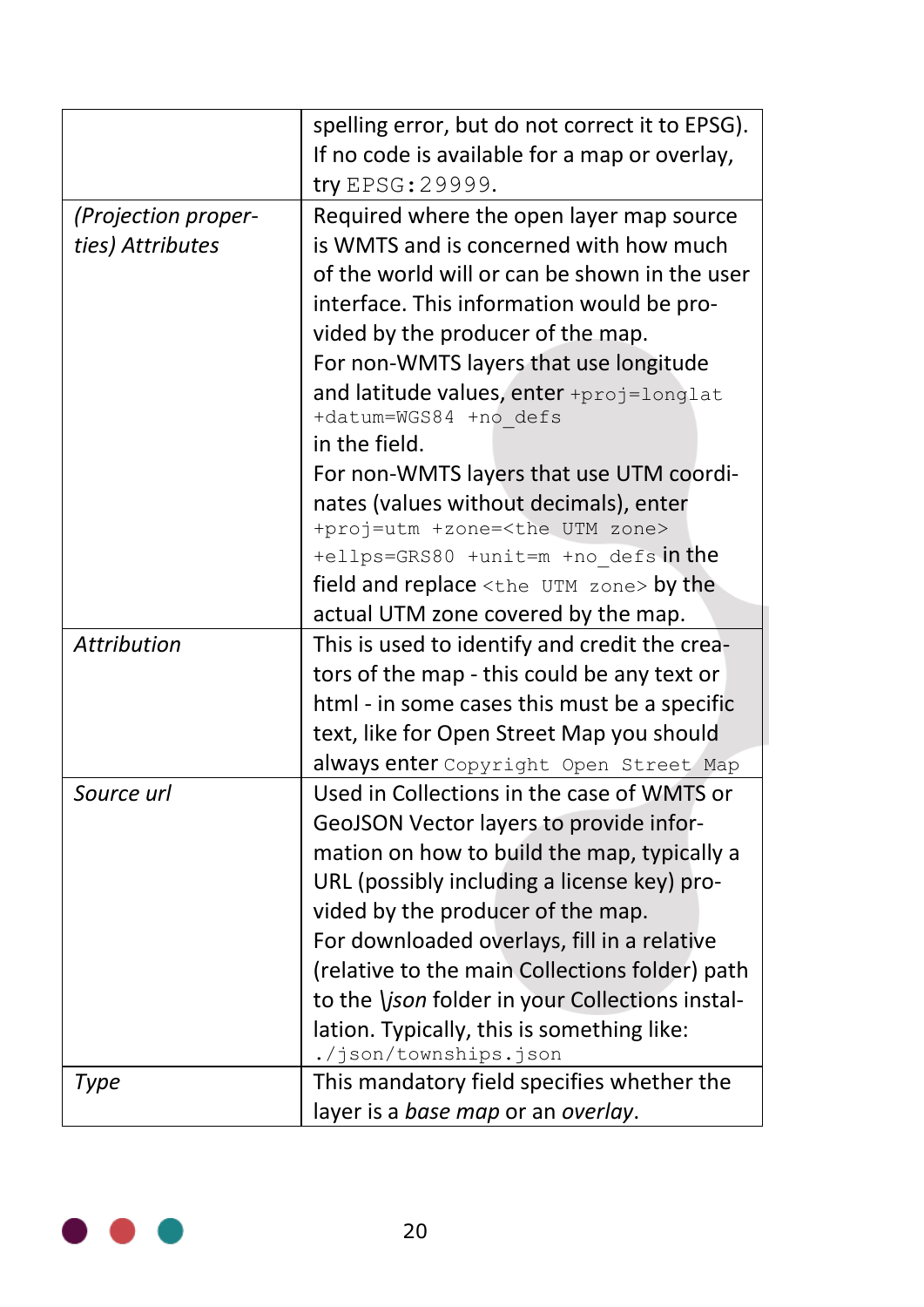## **2.3 Linked Open Data and Persistent ID's**

Axiell have implemented a solution for the management of Persistent Identifiers (PIDs) in Axiell Collections. The support for PIDs forms the basis of making the data of an organisation "Linked Open Data" (LOD). Each record that is made "Linked Open" will have its own unique PID that can be used to refer to it. This implementation covers three components that we'll describe in this document:

- 1. New data type: *URI*
- 2. New PID fields to store URI's and associated URL's.
- 3. Management of registration of PIDs with an external broker: Handle/SurfSARA - [https://www.surf.nl/en/services-and](https://www.surf.nl/en/services-and-support/purchasing-services-from-surfsara)[support/purchasing-services-from-surfsara](https://www.surf.nl/en/services-and-support/purchasing-services-from-surfsara)

The application changes for LOD have been implemented in Collections application version 5.0. The core functionality in Axiell Collections has been implemented in version 1.6. The application changes could potentially also be ported back into customer specific and older application versions if needed.

While this implementation focusses around creating and managing PIDs, to make data "Linked Open" also requires exposing records via their PIDs in a format which other (usually) systems can understand. Exposing records is usually done in an RDF format (Resource Description Framework) for which there are various standards. An RDF implementation has not yet been done as part of this implementation but is likely to become available in the course of 2020 for collection items.

Making data "Linked Open" is not only relevant for objects in a collection, but also for descriptors and standardised terminology that is used to describe these objects. When open vocabulary resources are used to describe an object, such as the Getty AAT, the PIDs of the used terms/concepts can be stored in the Axiell Collections database. When publishing object records as Linked Open Data, these records will contain references to Getty AAT concepts. This not only means that it's clear what the meaning and context of each term/concept is, but it also allows for the creation of links with data from other datasets that are using the same identifiable concepts/terms as descriptors. E.g. if a keyword that is used to indicate the creation location is London, that would be an ambiguous descriptor as there are multiple places in the world that are called London. But if besides (or even instead of) the term London it's source ID would be listed (e.g http://vocab.getty.edu/tgn/7011781) then it's clear which London is meant here. Therefore it's relevant to be able to manage

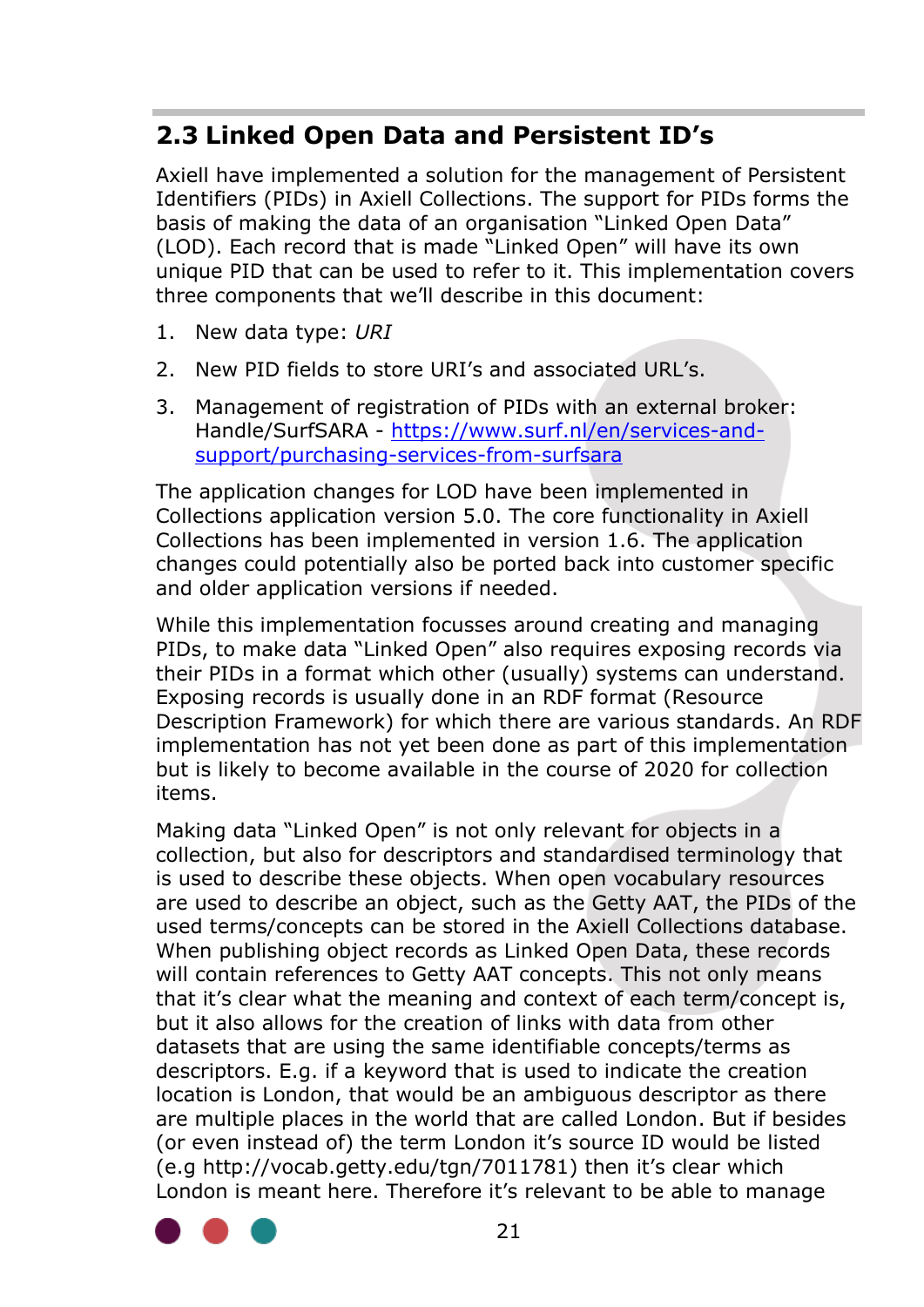PIDs in all entities (record types) in the system. In some cases, the PIDs are the ID's of the organisation, in other cases PIDs from external parties are stored in the system.

#### **New data type: URI**

A new data type, *URI*, has been implemented. This data type is available in Axiell Designer from version 7.6. This URI data type is covering the following:

- 1. The content of a URI type field will be validated according to the .NET URI object rules as described in [https://docs.microsoft.com/en-us/dotnet/api/system.uri.](https://docs.microsoft.com/en-us/dotnet/api/system.uri.-ctor?view=netframework-4.8#System_Uri__ctor_System_String_) [ctor?view=netframework-4.8#System\\_Uri\\_\\_ctor\\_System\\_String\\_.](https://docs.microsoft.com/en-us/dotnet/api/system.uri.-ctor?view=netframework-4.8#System_Uri__ctor_System_String_) URI's usually have the form of a URL so if the URL is valid, it's also a valid URI.
- 2. The URI data type has the option to link to another URI type field. One will be defined as the external URI and one will be the internal URI. This is especially useful if PID/URI's are managed through an external broker like Handle/SurfSARA. The external URI will link to the external broker that will refer to the internal URI/URL. The idea behind this is to really keep the PID/URI persistent as it does not include an internal domain name of the organisation. So if the internal URL changes because of, for instance a change in the name of the organisation, the new internal URL can be linked to the external PID/URI. The internal URL could e.g. link to the Axiell WebAPI to present the record in a technical format or even in an HTML presentation.
- 3. The URI data type also allows for the definition of an initial value format which will be entered in the field automatically upon the creation of a record.

In Axiell Designer, a field definition of the URI data type gets a *URI field properties* tab where you can enter the relevant properties. See below screenshot for an example:

| <b>Field properties</b>                | Default values |          | URI field properties                              | Multi language fields   User interface texts |     | Z. |
|----------------------------------------|----------------|----------|---------------------------------------------------|----------------------------------------------|-----|----|
| URI properties<br>Initial value format |                |          | lhttps://hdl.handle.net/testcode/collect.%priref% |                                              |     |    |
| <b>LOD</b> properties<br>URI type      |                | External | $\checkmark$                                      |                                              |     |    |
| Related URI field                      |                |          | PID-work-URL                                      |                                              | 111 |    |
|                                        |                |          |                                                   |                                              |     |    |

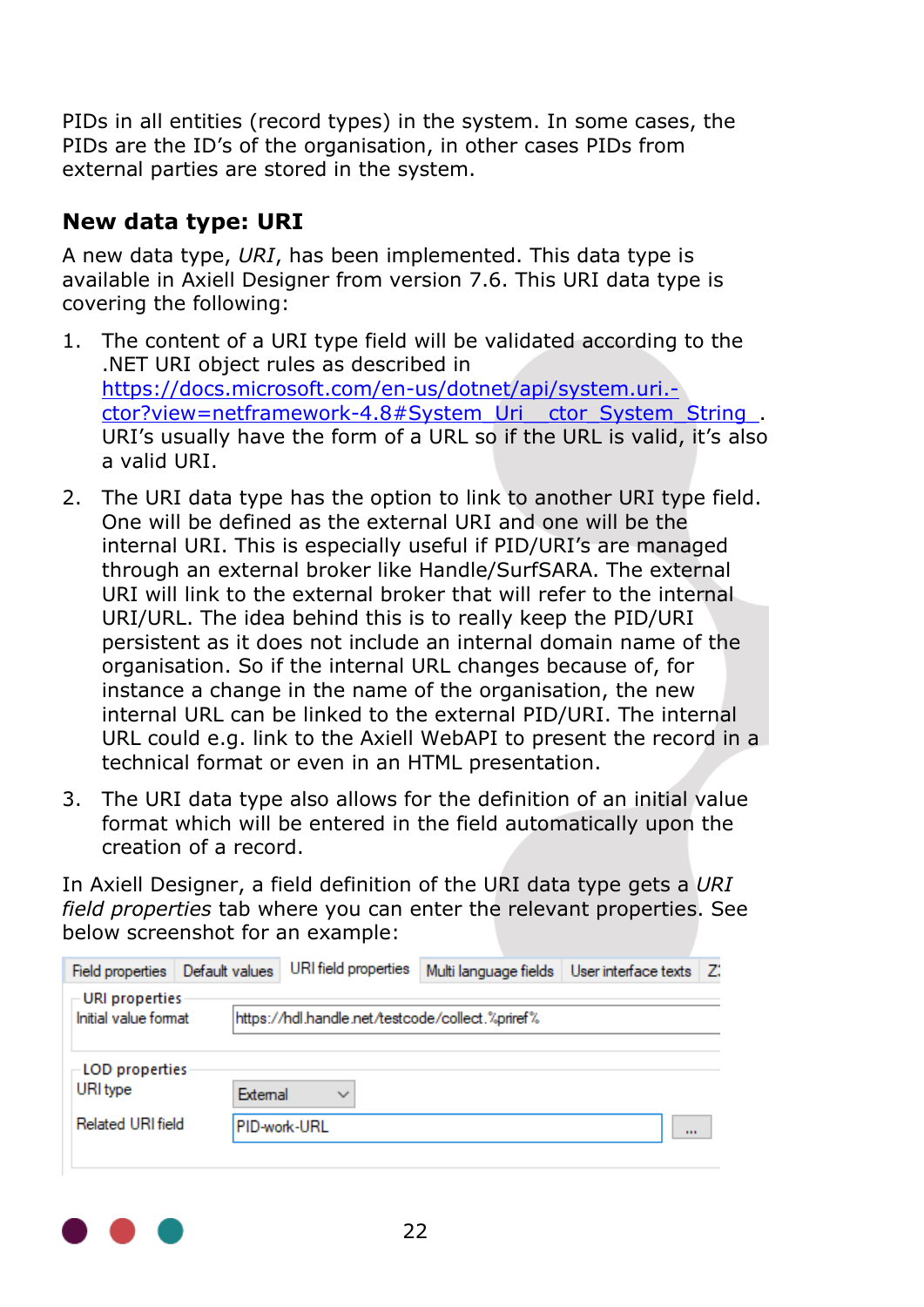The configured suffix that is used to make the URI unique in this example is *collect*. plus the record number (the contents of the *priref* (tag %0) field). In model application 5.0 we've chosen to use the contents of the new *guid* field (tag ZZ) as the unique suffix for the URI. The *guid* field is filled by a storage adapl (or actually by code in *force.inc*) with a GUID (a globally unique number).

#### **New PID fields in Axiell Collections**

In the standard Axiell Collections application version 5.0, PID fields have been implemented in all database tables, so not only for the objects database table but also for e.g. the Thesaurus and Persons & Institutions database tables. For the objects database table we have implemented three groups of PID fields: Work PID, Data PID and Other PIDs. See the screenshot further down in this paragraph. The PID fields have been configured on a new screen tab called *PID*, so it's easy to switch off for users that don't need to see these fields. The URL and URI fields are of the new URI data type and are inter-linked as internal (URL) and external (URI).

For each newly created record, a URI and URL are automatically generated. While we have configured in the field properties, it can (optionally) also be implemented via an adapl that reads a text file that contains default URI/URL settings. (Such an adapl is executed after storage and only kicks in if the relevant fields are still empty.) This way, this functionality is also available for customers that do not have access to Axiell Designer. In the screenshot below the base-URI for the Work-PID is:

*https://epic5.storage.surfsara.nl:8003/api/handles/21.T12995/* The configured suffix (in the text file) is *collect* and the field that is used to make the URI unique is the record number/priref (tag %0). This is what a sample text file looks like (rows that start with  $*$  are comments):

```
* PIDtext.txt
* settings for PID creation
* use no space between a line number and the text behind it
*1 base uri, including institution specific code
1https://epic5.storage.surfsara.nl:8003/api/handles/21.T12995/
*
* table specific settings
*
* collect:
*
*2 suffix for uri for records in collect table, e.g. collect.
```

```
2collect.
```
*\*3 field, unique part of uri of collect table*

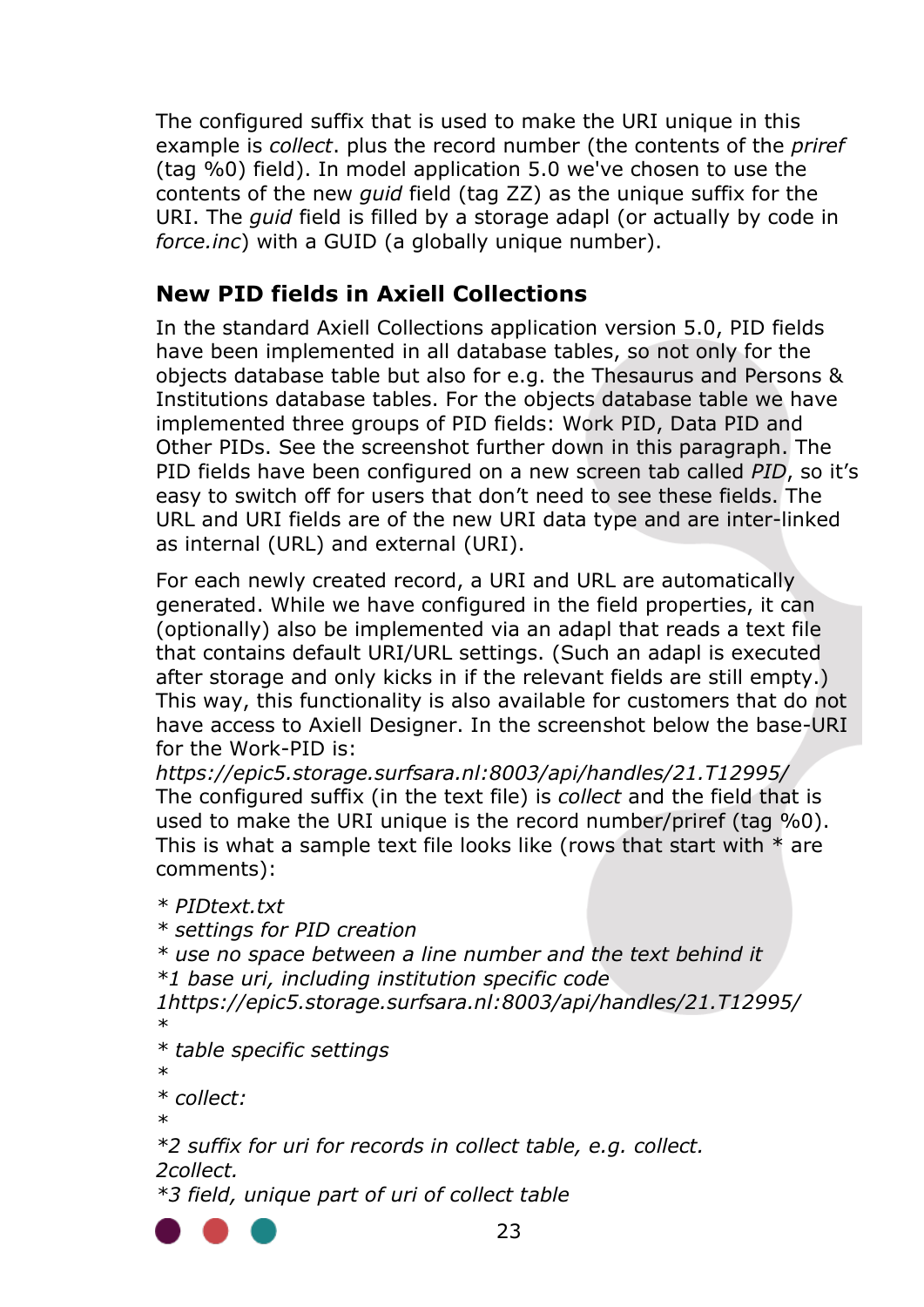*3%0 \* settings for URL creation in collect table 4https://ais.axiell.com/collect. \*5 field for unique part of url 5%0 \**

The base-URI on row 1 has been provided by the Handle service of SurfSARA. For this example, the organisation code/prefix provided by Handle.net is: 21.T12995. This prefix was provided by Handle.net as part of a one-off registration process.

The settings of this text file must be done by the customer (or by Axiell) before the PID-implementation is taken into production.

| PID                                             |                                                |                                                                        |             |                  |                |  |  |  |  |
|-------------------------------------------------|------------------------------------------------|------------------------------------------------------------------------|-------------|------------------|----------------|--|--|--|--|
| -PID work-                                      |                                                |                                                                        |             |                  |                |  |  |  |  |
| <b>PID work URL</b>                             |                                                | https://ais.axiell.com/collect.1                                       |             |                  |                |  |  |  |  |
| PID work URI                                    |                                                | https://epic5.storage.surfsara.nl:8003/api/handles/21.T12995/collect.1 |             |                  |                |  |  |  |  |
| PID work notes                                  |                                                |                                                                        |             |                  |                |  |  |  |  |
| Action ID                                       | Action                                         | <b>Status</b>                                                          | Status date | <b>Time</b>      | <b>Notes</b>   |  |  |  |  |
|                                                 | CREATE                                         | Synchronisation completed                                              | 2019-12-23  | 16:27:17         | <b>Success</b> |  |  |  |  |
| -PID data-                                      |                                                |                                                                        |             |                  |                |  |  |  |  |
| PID data URL                                    | https://www.rijksmuseum.nl/collection/SK-C-5   |                                                                        |             |                  |                |  |  |  |  |
| PID data URI                                    | https://collection.rijksmuseum.nl/doc/object/1 |                                                                        |             |                  |                |  |  |  |  |
| PID data notes                                  |                                                |                                                                        |             |                  |                |  |  |  |  |
| -PID other-                                     |                                                |                                                                        |             |                  |                |  |  |  |  |
| PID other URI                                   |                                                | Qualifier                                                              |             | <b>Notes</b>     |                |  |  |  |  |
| http://hdl.handle.net/11259/collection.38543    |                                                | alternative                                                            |             | Amsterdam Museum |                |  |  |  |  |
| PID other URI                                   |                                                | Qualifier                                                              |             | <b>Notes</b>     |                |  |  |  |  |
| http://hdl.handle.net/10934/RM0001.COLLECT.5216 |                                                | obsolete                                                               |             |                  |                |  |  |  |  |

The new *PID* screen tab:

On the *PID* screen as shown above, we have configured fields for *Work* and *Data PIDs*, as well as a repeatable *Other PIDs* field group. The difference and use of the Work and Data PIDs can be a bit abstract and hard to grasp. The Work PID identifies real-world objects, e.g. works of art. The Data PID identifies metadata about a real-world object. It's possible to have more than one metadata record describing an object e.g. if another organisation also has described the object in their database that they want to refer to. In Other PIDs one can record e.g. Work PID's that have become obsolete (e.g. PIDs from an old or previous system) or other PIDs (from a different organisation) describing the same object (such as those from WikiData if they describe the same object). PIDs from a previous system that are still current should be entered into either the work

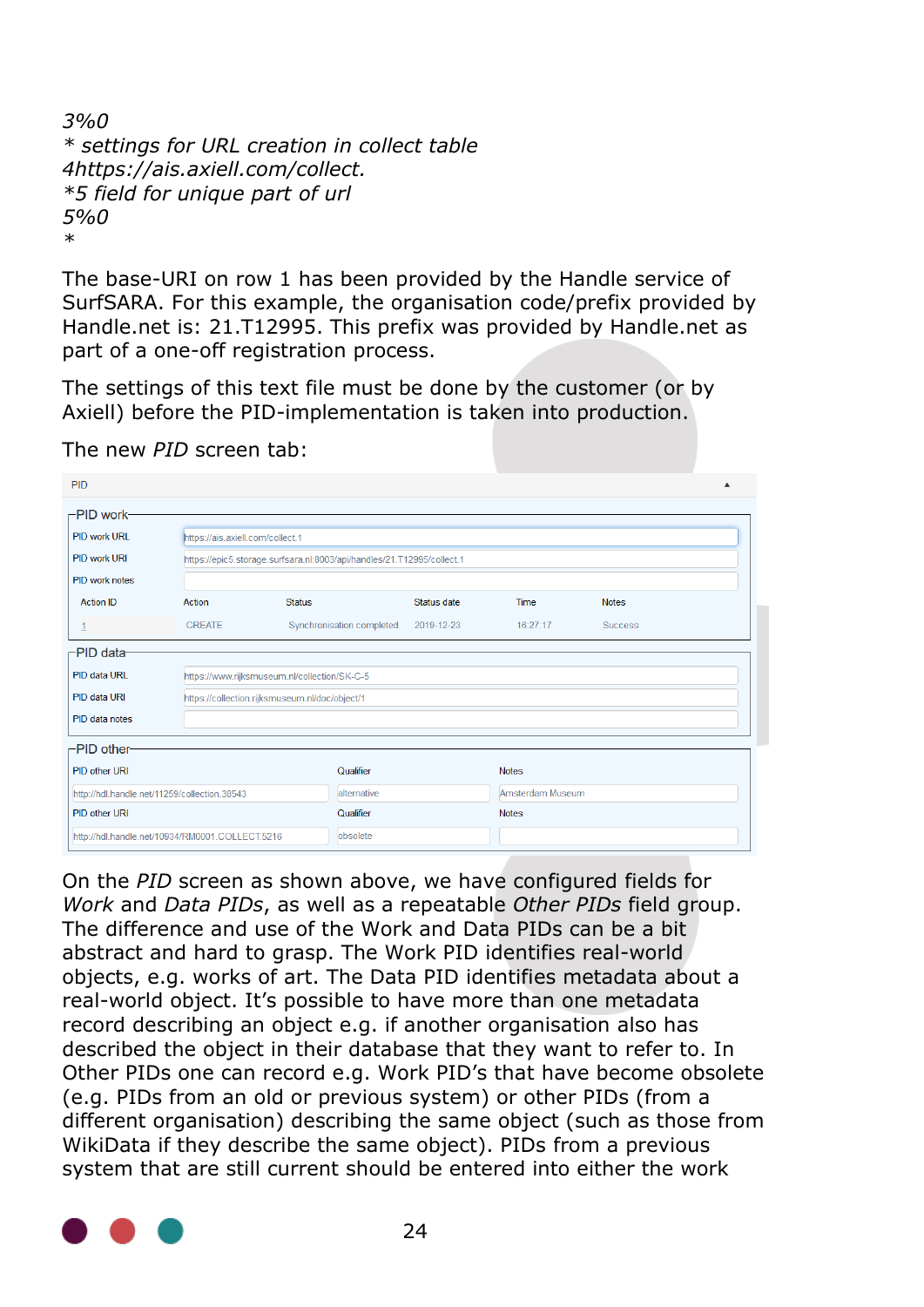PID or data PID URI or URL field. To clarify the URL/URI you can enter a short comment in the Qualifier field, e.g. "previous URL".

#### **Management of PIDs via Handle/SurfSARA**

To ensure PIDs are truly PIDs, there are service providers that offer unique URL's that can be used as URI's. As these URI's don't contain the domain name of the organisation, they don't need to change if the organisation changes its name. It's these external URI's that are exposed/published. These external URI's need to be associated with 'real' URL's to make sure that when the URI is called, there is a valid response. This is where service providers like SurfSARA come in. They can host the external URI and its association with the real URL. This association can be managed via the SurfSARA API. It's this API implementation that we have done in Axiell Collections. When the URI is called, SurfSARA automatically refers to the internal URL.

To manage PIDs via SurfSARA, the organisation first needs to get a so called 'prefix'. This is a unique code for the organisation that is added to the URI and is the identifier of the organisation for SurfSARA. The one-off registration process at SurfSARA is quite complex and involves multiple steps. Most Axiell customers will not be able to do this by themselves. After this one-off process, the SurfSARA API can be used.

The organisation prefix can be obtained through Handle.net for a oneoff fee. The services of SurfSARA are charged annually.

The PID implementation in Axiell Collections includes features that enable the collections manager to register the URI/URL combination at SurfSARA. For this, a *PID Registration Task* has been introduced in Collections model application 5.0. This task is run by the user on a selection of records that is ready for publication. The task creates registration records in a new data source called

"Registration/Synchronisation Queue"; for each URI that needs to be registered a record is created or updated in this table. Possible actions: *Create*, *Update*, *Delete*. These registration queue records get an initial status 'to be synchronised'. They are linked to the object records so that the status is visible in those records.

A so-called trigger service has been implemented to run directly on the SQL table. The plug-in that Axiell has developed for this trigger service, detects that records are present in the

"Registration/Synchronisation Queue" data source that need to be registered at SurfSARA. This plug-in communicates with the SurfSARA API for each record and performs the action as defined (*Create*, *Update*, *Delete*). When the registration is successful, the status in the registration record is updated accordingly. If the action fails, this is also recorded in the registration record.

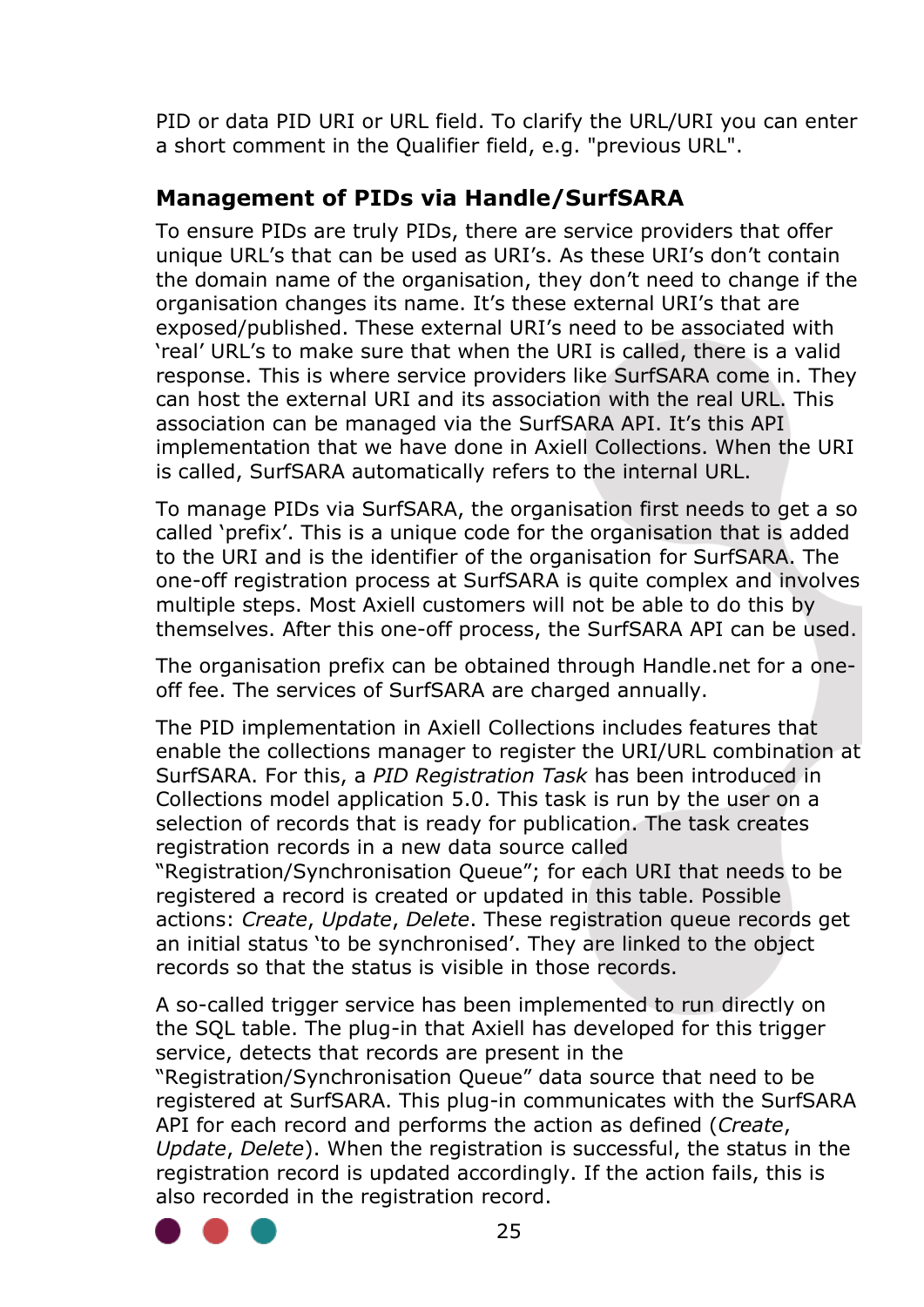The most common action would be to *Create* a URI/URL combination. If URL's change, e.g. because of a domain name change as a result of a change in the name of the organisation, the existing URI/URL mapping can be *Updated* to replace the old URL with the new URL.

The *Delete* action would normally not be used as this is rather contradictory to the idea of persistency. In a test environment, this action may have a use case though.

An example of a PID synchronisation record:

| <b>Registration queue</b>    |                                  |                                                                        |              |  |
|------------------------------|----------------------------------|------------------------------------------------------------------------|--------------|--|
| $\sqcap$ Registration queue- |                                  |                                                                        |              |  |
| Database/table               | collect                          |                                                                        |              |  |
| Record number                |                                  |                                                                        |              |  |
| Action                       | <b>CREATE</b>                    | ▼                                                                      |              |  |
| <b>URI</b>                   |                                  | https://epic5.storage.surfsara.nl:8003/api/handles/21.T12995/collect.1 |              |  |
| <b>URL</b>                   | https://ais.axiell.com/collect.1 |                                                                        |              |  |
| Number of attempts           |                                  |                                                                        |              |  |
| <b>Registration status</b>   | Synchronisation completed        | ▼                                                                      |              |  |
| Registration status history- |                                  |                                                                        |              |  |
| <b>Status</b>                | Date                             | Time                                                                   | <b>Notes</b> |  |
| Synchronisation completed    | 2019-12-23<br>▼                  | 16:27:17                                                               | Success      |  |

### **Workflow**

From the user perspective and considering that the initial configuration has been done, the workflow to register new PIDs would be as follows:

- 1. The user creates (object) records. The URI and URL fields (and the GUID field) are automatically filled when you save the record.
- 2. When records are ready for the PIDs to be published, the user selects these records and marks them in the result set.

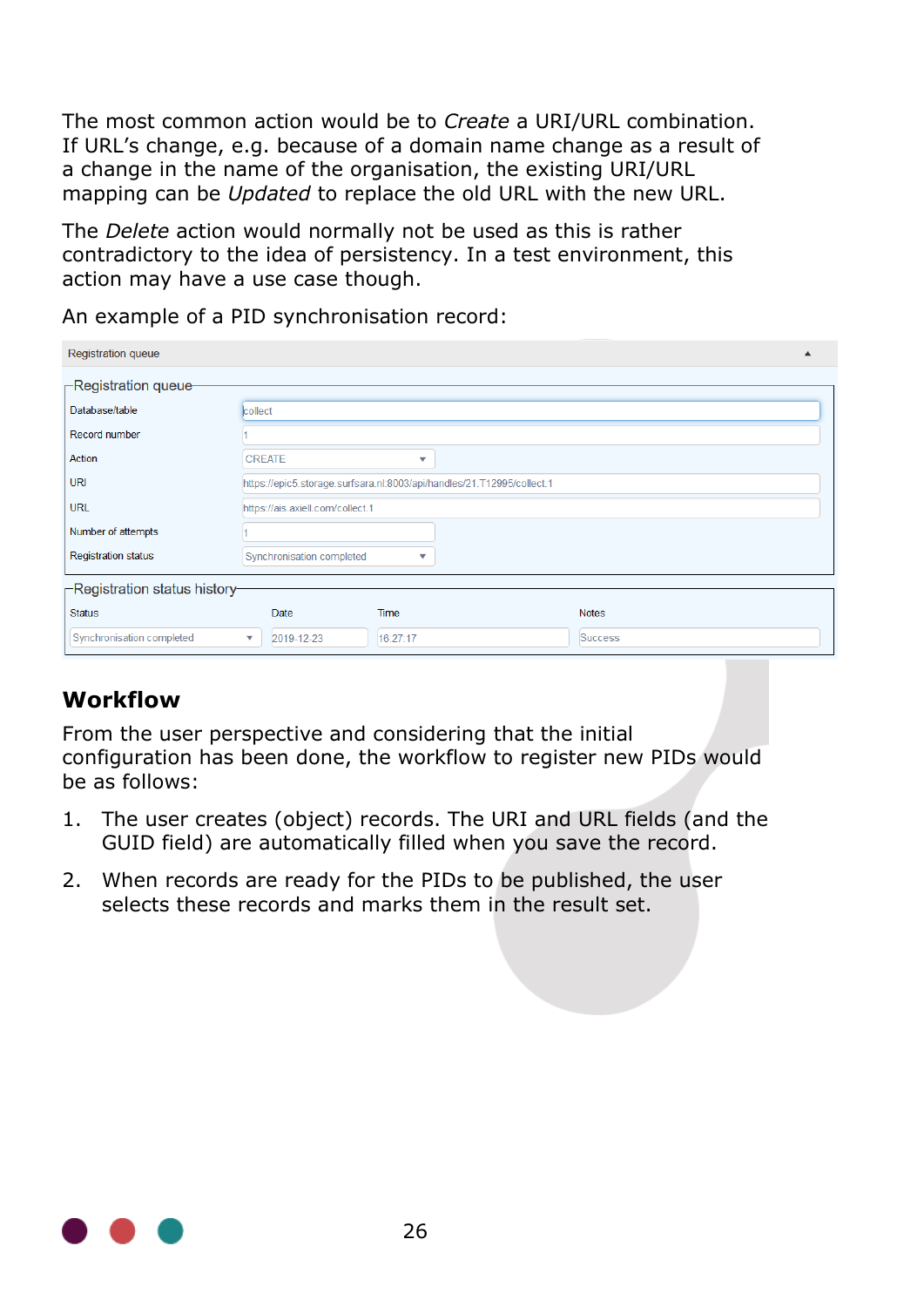3. In the result set, the user chooses the *PID Registration Task*.

|   |                 | Object catalogue |      |                         |              |                 |               |                    |                         |
|---|-----------------|------------------|------|-------------------------|--------------|-----------------|---------------|--------------------|-------------------------|
|   |                 |                  |      | Search                  |              | Items           |               | Features           |                         |
|   |                 |                  | Q    | $\overline{\mathbf{v}}$ |              | 島               | $\oplus$<br>© | ⊱ ≊<br>요<br>प्रि   | කුද                     |
|   |                 |                  |      |                         |              |                 |               | ₹ Change locations |                         |
|   |                 | ÷<br>priref      | medi | ÷<br>object nu          | ÷<br>creator | ÷<br>title      | ÷<br>dating.d | object r           | ₹ PID Registration Task |
| ы | $\checkmark$    |                  |      | 100001                  | Rembr        | Schutters van   | 1642          | schilderij         | Synchroni               |
|   | ▽               | $\overline{a}$   |      | 100002                  |              |                 |               |                    | Synchroni               |
|   | $\triangledown$ | 3                |      | $SK-C-6$                |              | De Staalmeest   |               | schilderij         | Synchroni               |
|   | $\checkmark$    | 4                |      | 112233                  |              | Portret van een |               | schilderij         | Synchroni               |
|   | $\checkmark$    | 5                |      | 223344                  |              | Voorbeeldtitel  |               | schilderij         | Synchroni               |
|   | ▽               | 6                |      | 334455                  |              | Landschap met   |               |                    | Synchroni               |

4. This task opens a new window enabling the user to choose the action that needs to take place for the selected records: *Create*, *Update* or *Delete*. The default and most used action would be *Create*.

|                           | <b>PID Registration Task</b> |   |        |
|---------------------------|------------------------------|---|--------|
| -PID registration action- |                              |   | OK     |
| Action                    | CREATE                       | ٠ | CANCEL |

- 5. After confirmation with *OK*, a message will appear confirming that the selected records have been put in the registration queue.
- 6. The trigger service immediately starts processing the registrations with SurfSARA and updates the registration status. By refreshing the record list, the changed statuses will become visible.
- 7. The PID-URI's are now ready to be used and they will refer to the associated URL's.

#### **Notes**

It's no use entering a URI or URL in a new record manually, as they will be overwritten when you save the record. (In an already existing record you can edit these fields though.) The assigning of a GUID doesn't depend on whether the record is new or existing but on whether the field is empty: only if it is

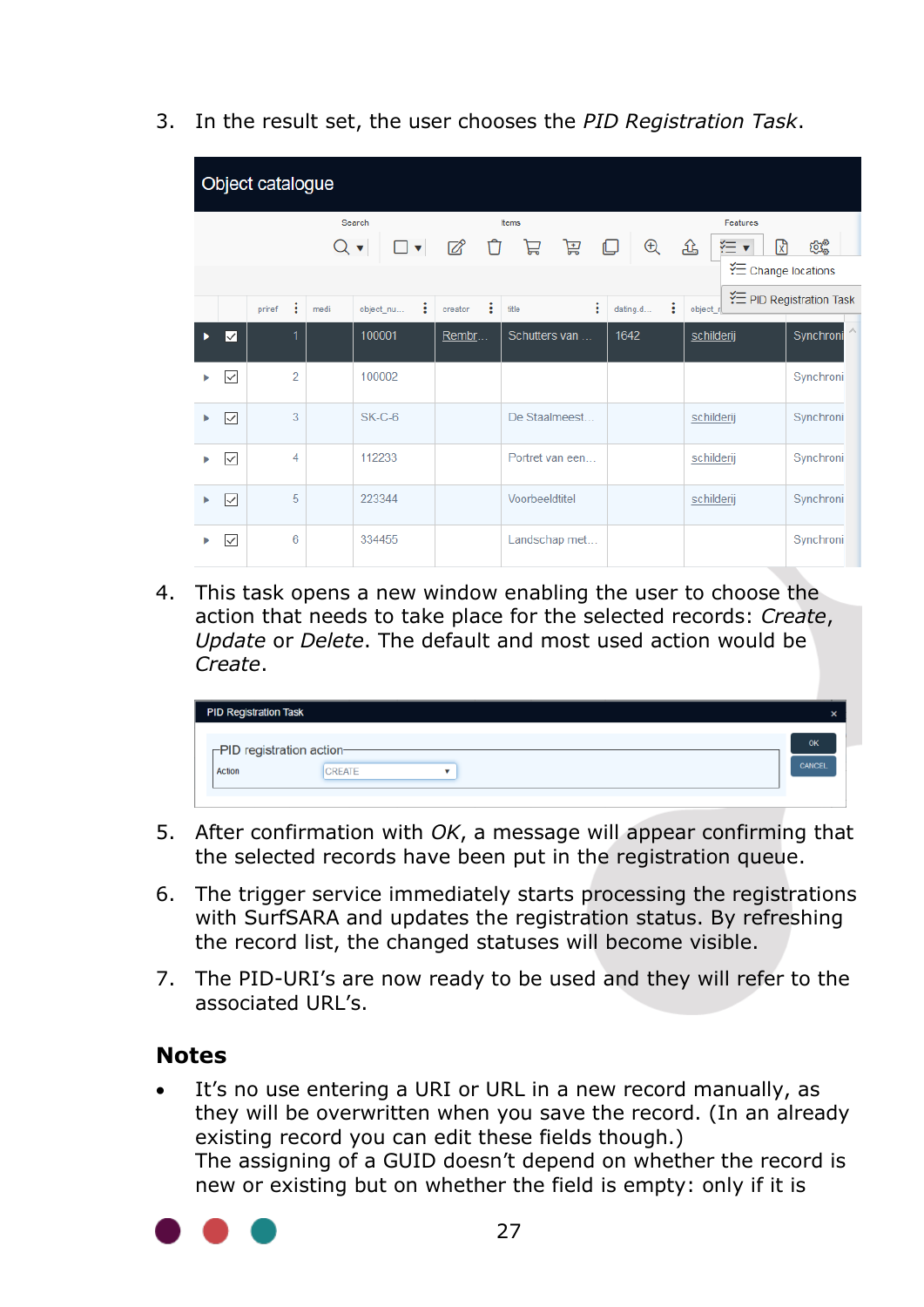empty will it be assigned upon saving the record. The automatic URI and URL do depend on whether the record is new.

- When you copy a record which already contains PIDs and possibly a GUID, none of these fields and other fields on the *Permanent ID's* screen tab will be copied along because the GUID and PIDs need to be unique. (These fields are or should be nonexchangeable when it comes to copying records.) Upon saving the copied record will these fields be filled with new values.
- When you derive (move) a record from one data source to another, initially all data from the *Permanent ID's* screen tab will be moved along (because it's a move, not a copy), but since Collections considers it to be a new record, the record will get new URIs and URLs. Any GUID will remain the same.

# <span id="page-31-0"></span>**2.4 The "group" term status (neutral value 6)**

The *group* status is intended for terms which are useful or important in your thesaurus management to distinguish term collections which themselves can be part of the term hierarchy but are not allowed to be used as a term in catalogue records.

An example might illustrate this concept. Suppose that in your *Thesaurus* you'd like to construct a term hierarchy of body armour:

*armour*

 *armour (by construction) mail armour plate armour scale armour armour (by form) cuirass gambeson gauntlet helmet leg guard shoulder plate armour (by function) battle armour horse armour parade armour*

Although the terms *armour (by construction)*, *armour (by form)* and *armour (by function)* come in handy here in the term hierarchy, you would probably not want anyone to link to such a term from within the catalogue (contrary to the other terms). Precisely for this purpose you

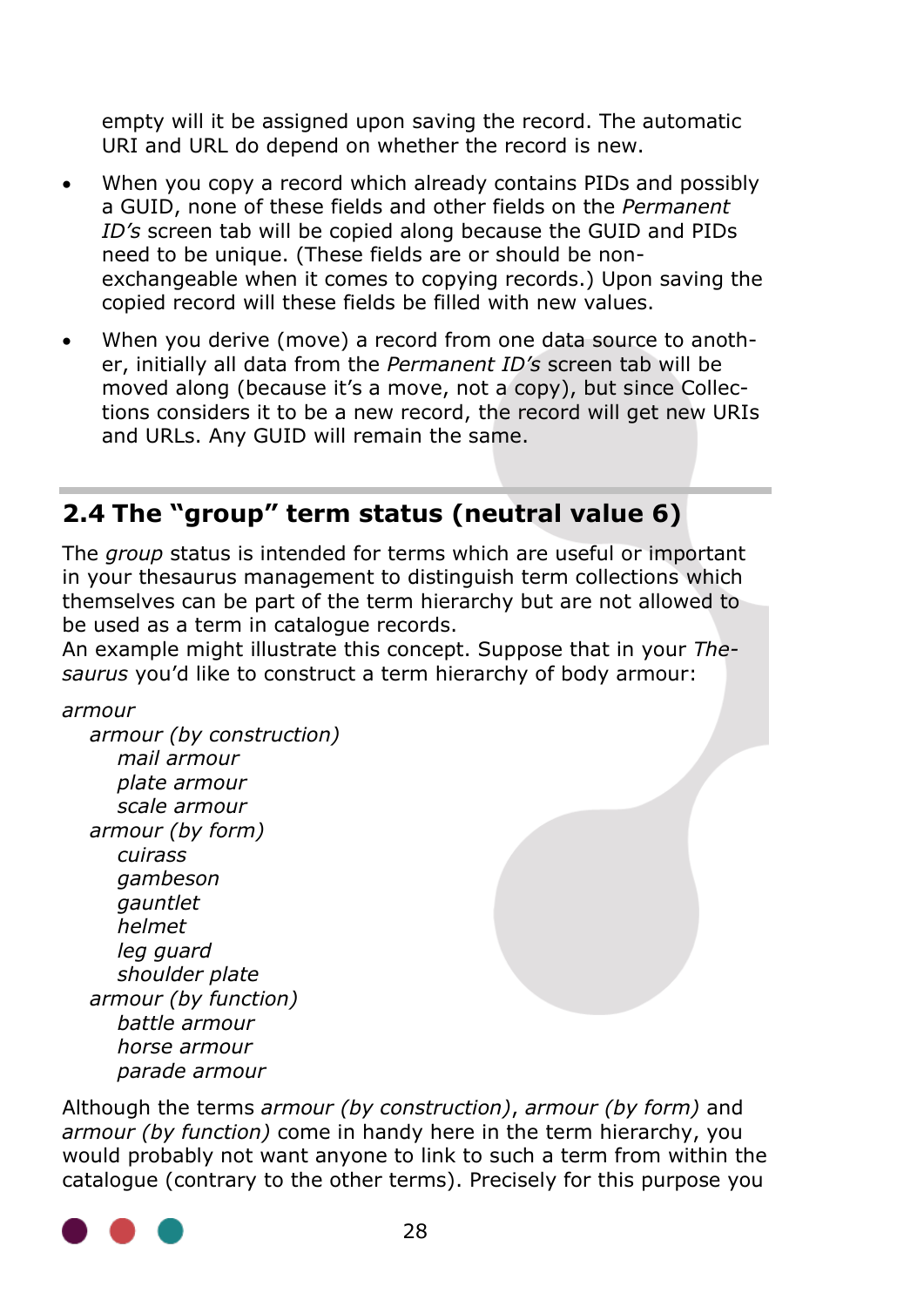could assign the *group* status to the mentioned three terms in this example.

Terms which have been assigned the *group* status, adhere to the following specific rules:

- Within the Thesaurus you can link to such a term as a broader or narrower term so you can include it in a term hierarchy.
- Terms with this status will be indexed in the thesaurus and you can search on them normally.
- In catalogue records which link to the thesaurus you cannot store terms with the *group* status in linked fields.
- In linked fields in catalogue records which link to the *Thesaurus* you can use the *Find data for the field* window to look for terms with the *group* status. In the list of found terms, terms with the *group* status are not marked in any special way but when you try to *Select* such a term you'll be notified that that is not possible: only non-*group* terms can actually be copied to the linked field.



• Avoid using terms with this status in preferred term relations: you won't be using them in the catalogue anyway.

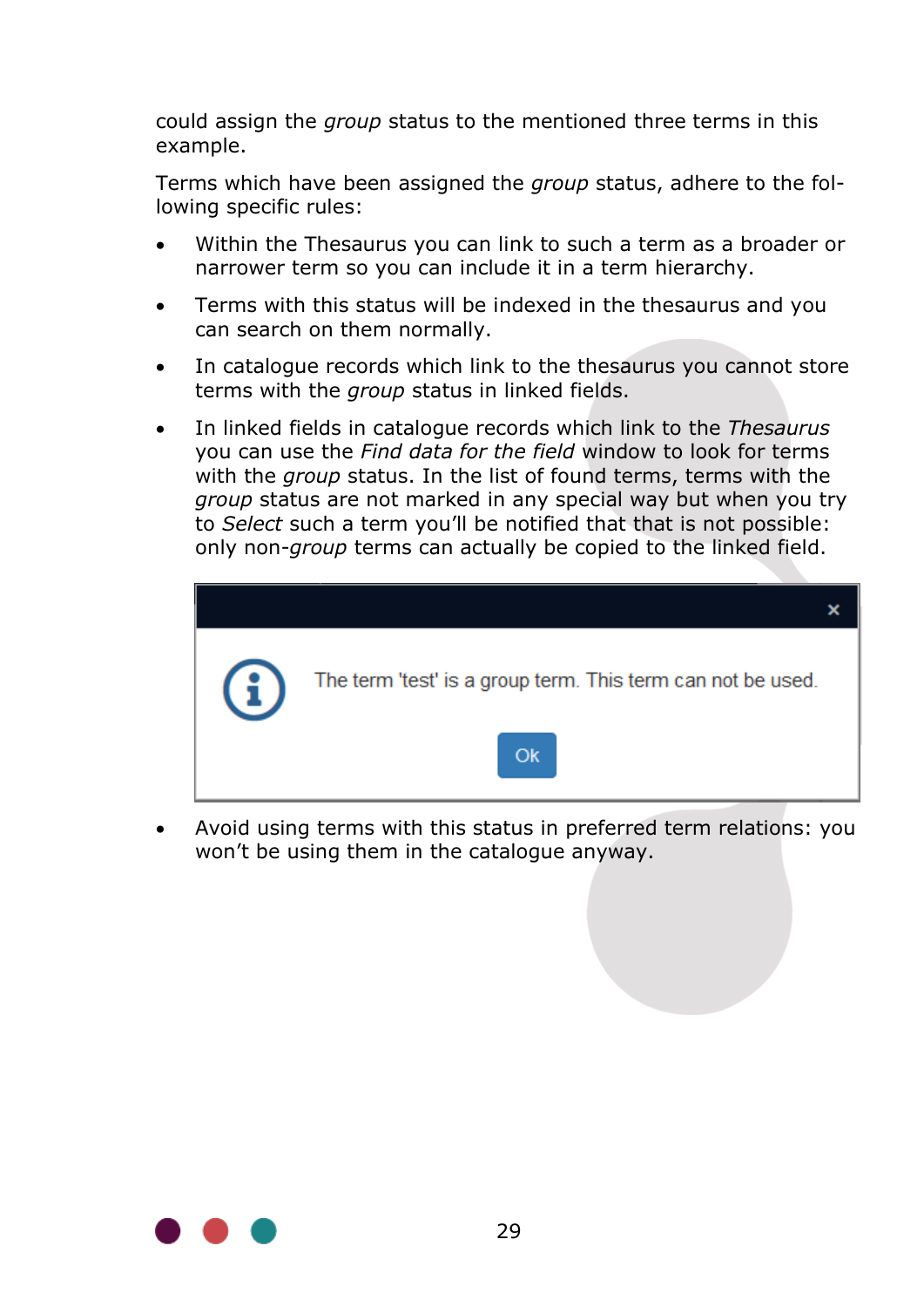# <span id="page-33-0"></span>**2.5 A location** *Gap report*

In the *Location and containers* data source, a new *Gap report* output format was added.

|   |   |                      | <b>Locations and containers</b> |  |                    |                   |                                       |          | К    | $\mathbb{R}^2$                                                                        | R)   |      | N | Q                  | ⋿ |
|---|---|----------------------|---------------------------------|--|--------------------|-------------------|---------------------------------------|----------|------|---------------------------------------------------------------------------------------|------|------|---|--------------------|---|
|   |   | Search<br>$Q_{\tau}$ | $\mathbf{v}$                    |  | Items<br>で ロ ヨ ヨ ロ |                   |                                       | $\oplus$ | - යි | Features<br>狂い                                                                        | प्रि | කුදු |   | Record details     |   |
|   |   | name                 |                                 |  |                    |                   | ፡                                     | barcode  |      |                                                                                       |      |      |   |                    |   |
|   |   | CCMC-C1              |                                 |  |                    |                   |                                       | 30001    |      |                                                                                       |      |      | ۸ | Identification     |   |
|   | ▽ | CCMC                 |                                 |  |                    |                   | Output formats                        |          |      |                                                                                       |      |      |   |                    | ℗ |
| ь |   | CCMC-C2              |                                 |  |                    |                   | Select an output format               |          |      |                                                                                       |      |      |   | OK                 |   |
|   |   | CCMC-C3              |                                 |  |                    |                   | Extended location record listing      |          |      | Extended location record listing (excl. Management Details)                           |      |      |   | $\wedge$<br>CANCEL |   |
|   |   | CCMC-C1-A-B1         |                                 |  |                    |                   | Location barcode labels (Avery 3426)  |          |      | Location barcode labels (Avery 3426) + level<br>Container barcode labels (Avery 3426) |      |      |   |                    |   |
|   |   | CCMC-C1-A-B3         |                                 |  |                    | <b>Gap report</b> |                                       |          |      | Container barcode labels (Avery 3426) + type                                          |      |      |   |                    |   |
|   |   | CCMC-C1-A-B2         |                                 |  |                    |                   | All fields overview (containing data) |          |      |                                                                                       |      |      |   |                    |   |

This output format lists gaps in the repository so that you may know where there is sufficient space in the repository to place new items or containers.

|                    |                    | 2020-09-08      |
|--------------------|--------------------|-----------------|
|                    |                    |                 |
| Start of gap       | End of gap         | Available space |
| CCMC-C1-A-B1-U1-S1 | CCMC-C1-A-B1-U1-S1 | 0.8             |
| CCMC-C1-A-B1-U1-S2 | CCMC-C1-A-B1-U1-S3 | 1.25            |
| CCMC-C1-A-B1-U2-S1 | CCMC-C1-A-B1-U2-S1 | $\mathbf{1}$    |
| CCMC-C1-A-B1-U2-S2 | CCMC-C1-A-B1-U2-S2 | 0.8             |
| CCMC-C1-A-B1-U2-S3 | CCMC-C1-A-B1-U2-S3 | 0.5             |
| CCMC-C1-A-B1-U2-S4 | CCMC-C1-A-B1-U3-S1 | 1.7             |
| CCMC-C1-A-B1-U3-S2 | CCMC-C1-A-B1-U3-S3 | 1.2             |
| CCMC-C1-A-B1-U3-S4 | CCMC-C1-A-B2-U1-S1 | 1.05            |
| CCMC-C1-A-B2-U1-S2 | CCMC-C1-A-B2-U1-S3 | 1.5             |
| CCMC-C1-A-B2-U1-S4 | CCMC-C1-A-B2-U1-S4 | 0.5             |
| CCMC-C1-A-B2-U2-S1 | CCMC-C1-A-B2-U2-S1 | 0.5             |
| CCMC-C1-A-B2-U2-S2 | CCMC-C1-A-B3-U1-S2 | 8.5             |
| CCMC-C1-A-B3-U1-S3 | CCMC-C1-A-B3-U1-S4 | 1.9             |
| CCMC-C1-A-B3-U2-S1 | CCMC-C1-A-B3-U3-S1 | 4.5             |
| CCMC-C1-A-B3-U3-S2 | CCMC-C1-A-B3-U3-S3 | 1.9             |
| CCMC-C1-B-B1-U1-S2 | CCMC-C1-B-B1-U3-S2 | 9               |
| CCMC-C1-B-B2-U1-S2 | CCMC-C1-B-B2-U1-S2 | $\mathbf{1}$    |
| CCMC-C1-B-B2-U1-S3 | CCMC-C1-B-B2-U2-S4 | 5.5             |
| CCMC-C1-B-B2-U3-S2 | CCMC-C1-B-B3-U1-S1 | $\overline{4}$  |
| CCMC-C1-B-B3-U1-S2 | CCMC-C1-B-B3-U2-S1 | 3.5             |
| CCMC-C1-B-B3-U2-S2 | CCMC-C1-B-B3-U2-S3 | 1.5             |
| CCMC-C1-B-B3-U2-S4 | CCMC-C1-B-B3-U3-S3 | 3.5             |
| CCMC-C2-A-B1-U1-S1 | CCMC-C3-A-B1-U1-S1 | $\overline{2}$  |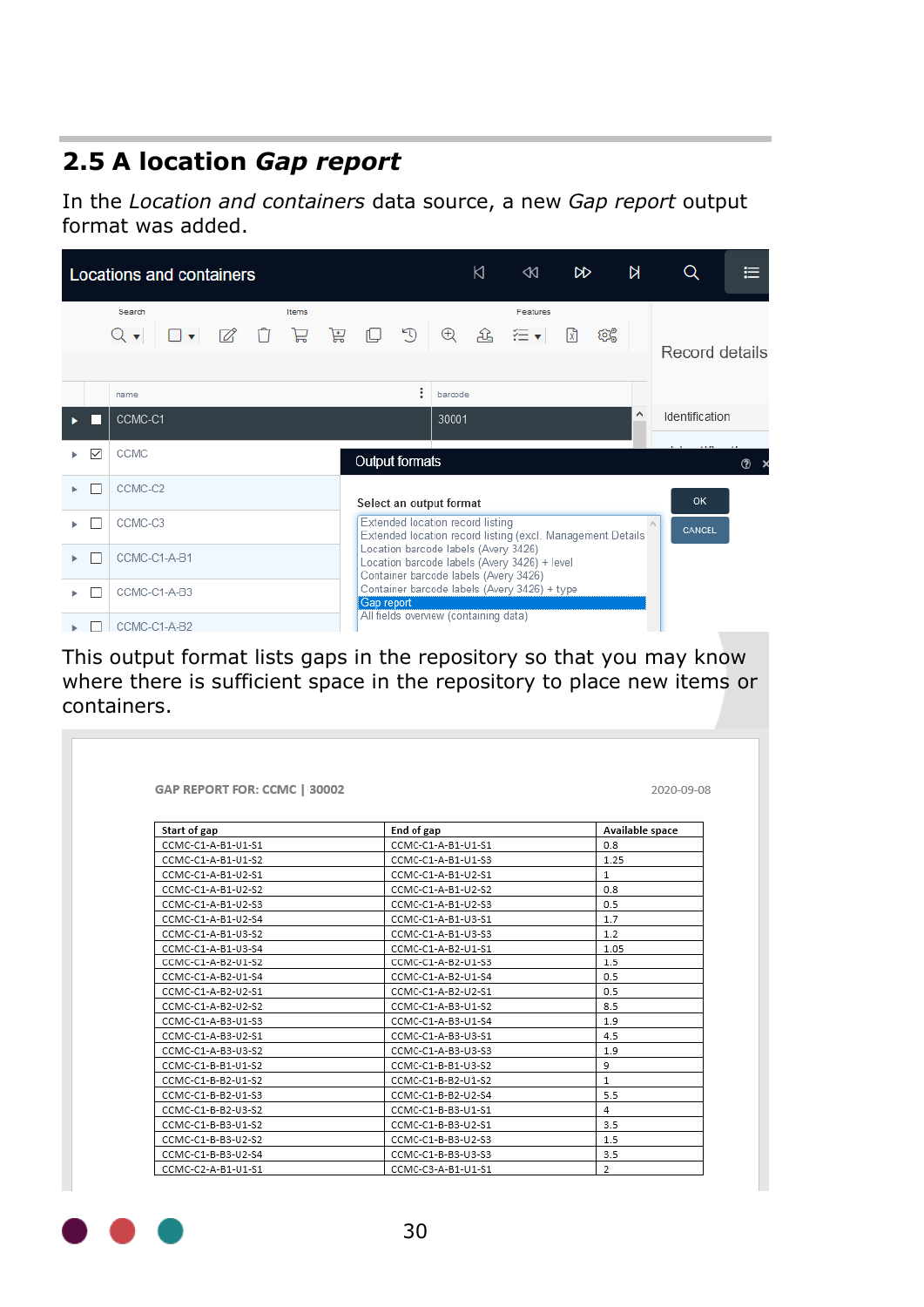This report is especially helpful for archives as these organisations often store new accessions that consist of many containers and/or items that they would like to store in uninterrupted shelf space.

The *Gap report* identifies shelf space that is not in use and reports on consecutive linear gaps. It does that by checking all the shelf locations underneath the main location that the report must process. The report lists ranges of shelf locations accompanied by the linear size of the gap for each range. A range is basically a start location and an end location. For each shelf, the report knows its linear capacity and for each container or unpacked object it knows the linear space it occupies on the shelf, **if** these details have been registered for all relevant objects, containers and locations.

| Location details   |       |
|--------------------|-------|
| -Location details- |       |
| Location type      |       |
| Level              | Shelf |
| Linear capacity 1  |       |
|                    |       |

So it is required that for shelf location records the *Linear capacity* field on the *Location details* tab has been filled in (the *Level* name is irrelevant for this report though), that all container records (in the same database) have a *Container type* filled in and that the *Container shelf space* on the *Container type details* tab in the *Container types* data source has been filled in and that in the *Catalogue* for all objects and archival items likely to be stored in the repository the *Linear space on shelf* field on the *Location | Future movements* tab has been filled in. There is no dedicated unit (metre, inch, foot) assigned as this may be different per organisation. The only thing that is vital here, is that you use the same implied unit across these fields in the relevant databases. If these details are missing from certain records, the gap calculation will be wrong for the relevant locations but you will be notified of the problematic records (by their record number and database) in the gap report itself, to make it easy to find and correct them.

Always run the *Gap report* for a **single** selected location. Typically you would choose a location higher up in the hierarchy, like a building or a bay, but do realize that running the report takes (much) longer for larger hierarchies. For the calculations, the report only looks at the